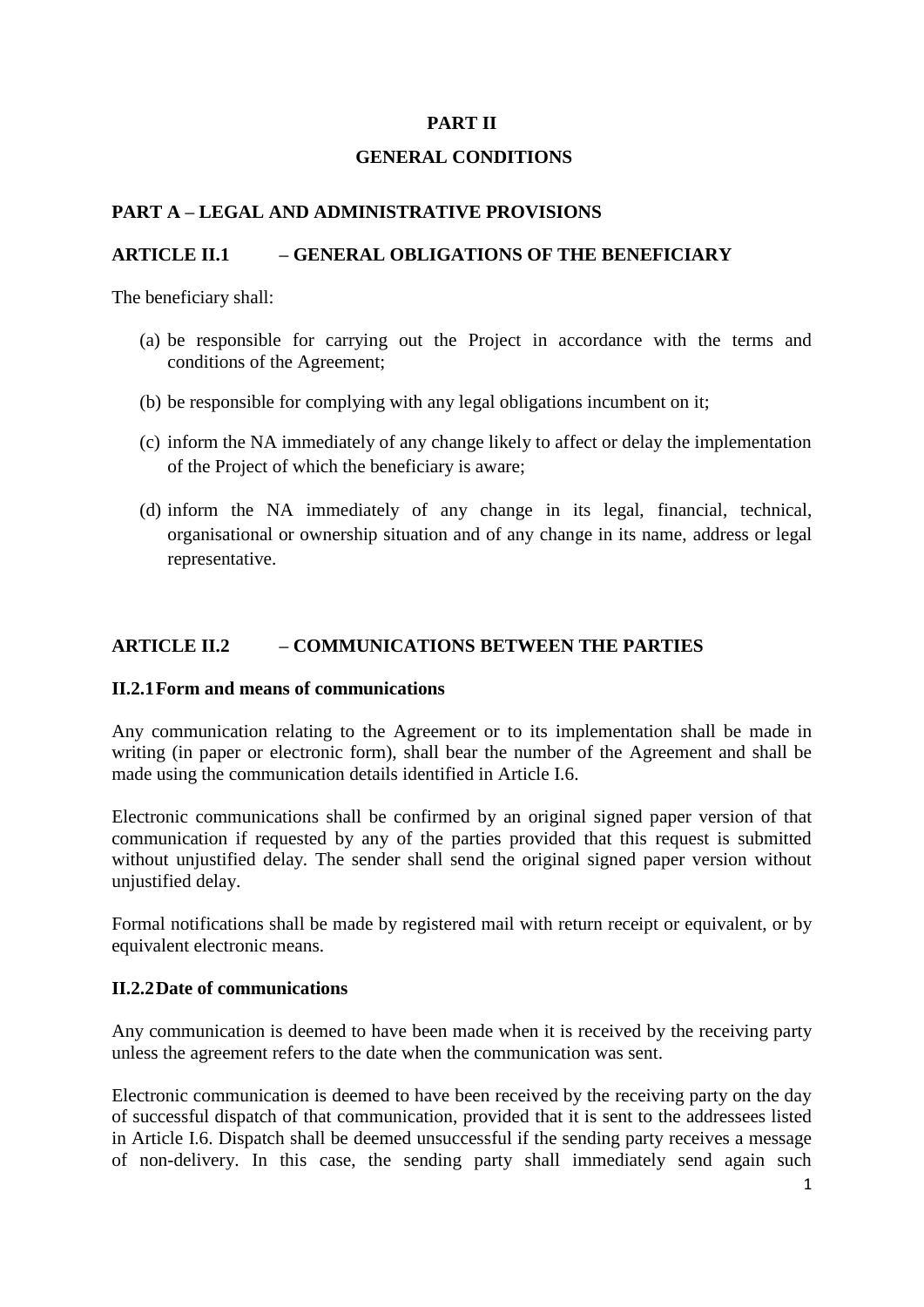communication to any of the other addresses listed in Article I.6. In case of unsuccessful dispatch, the sending party shall not be held in breach of its obligation to send such communication within a specified deadline.

Mail sent to the NA using the postal services is considered to have been received by the NA on the date on which it is registered by the department identified in Article I.6.2.

Formal notifications made by registered mail with return receipt or equivalent, or by equivalent electronic means, shall be considered to have been received by the receiving party on the date of receipt indicated on the return receipt or equivalent.

### **ARTICLE II.3 - LIABILITY FOR DAMAGES**

- **II.3.1**The NA and the Commission shall not be held liable for any damage caused or sustained by the beneficiary, including any damage caused to third parties as a consequence of or during the implementation of the Project.
- **II.3.2**Except in cases of force majeure, the beneficiary shall compensate the NA for any damage sustained by it as a result of the implementation of the Project or because the Project was not implemented or implemented poorly, partially or late.

### **ARTICLE II.4 - CONFLICT OF INTERESTS**

- **II.4.1**The beneficiary shall take all necessary measures to prevent any situation where the impartial and objective implementation of the Agreement is compromised for reasons involving economic interest, political or national affinity, family or emotional ties or any other shared interest ("conflict of interests").
- **II.4.2**Any situation constituting or likely to lead to a conflict of interests during the implementation of the Agreement shall be notified to the NA, in writing, without delay. The beneficiary shall immediately take all the necessary steps to rectify this situation. The NA reserves the right to verify that the measures taken are appropriate and may require additional measures to be taken within a specified deadline.

### **ARTICLE II.5 - CONFIDENTIALITY**

- **II.5.1**The NA and the beneficiary shall preserve the confidentiality of any information and documents, in any form, which are disclosed in writing or orally in relation to the implementation of the Agreement and which are explicitly indicated in writing as confidential.
- **II.5.2**The beneficiary shall not use confidential information and documents for any reason other than fulfilling its obligations under the Agreement, unless otherwise agreed with the NA in writing.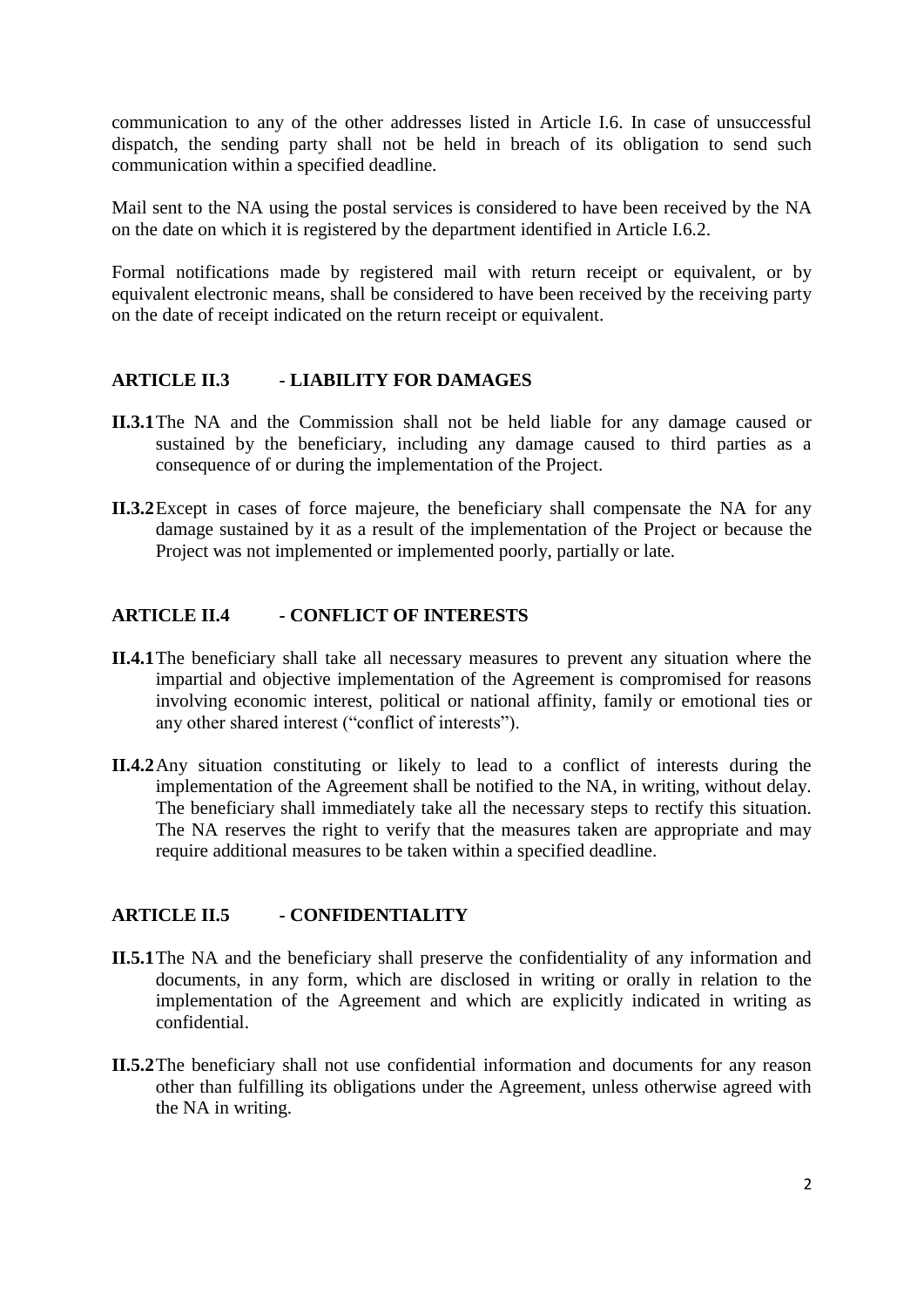- **II.5.3**The NA and the beneficiary shall be bound by the obligations referred to in Articles II.5.1 and II.5.2 during the implementation of the Agreement and for a period of five years starting from the payment of the balance, unless:
	- (a) the concerned party agrees to release the other party from the confidentiality obligations earlier;
	- (b) the confidential information becomes public through other means than in breach of the confidentiality obligation through disclosure by the party bound by that obligation;
	- (c) the disclosure of the confidential information is required by law.

## **ARTICLE II.6 - PROCESSING OF PERSONAL DATA**

### **II.6.1Processing of personal data by the NA and the Commission**

Any personal data included in the Agreement shall be processed by the NA according to the provisions laid down in national law.

Such data shall be processed by the data controller identified in Article I.6.1 solely for the purposes of the implementation, management and monitoring of the Agreement, without prejudice to possible transmission to the bodies charged with the monitoring or inspection tasks in application of national law applicable to the Agreement.

The beneficiary shall have the right of access to his/her personal data and the right to rectify any such data. Should the beneficiary have any queries concerning the processing of his/her personal data, he/she shall address them to the data controller, identified in Article I.6.1.

Any personal data included in the Agreement shall be processed by the Commission pursuant to Regulation (EC) No 45/2001 of the European Parliament and of the Council of 18 December 2000 on the protection of individuals with regard to the processing of personal data by the Community institutions and bodies and on the free movement of such data.

The beneficiary shall have the right of recourse at any time to the European Data Protection Supervisor.

### **II.6.2Processing of personal data by the beneficiary**

Where the Agreement requires the processing of personal data by the beneficiary, the beneficiary may act only under the supervision of the data controller identified in Article I.6.1, in particular with regard to the purpose of the processing, the categories of data which may be processed, the recipients of the data and the means by which the data subject may exercise his or her rights.

The access to data that the beneficiary grants to its personnel shall be limited to the extent strictly necessary for the implementation, management and monitoring of the Agreement.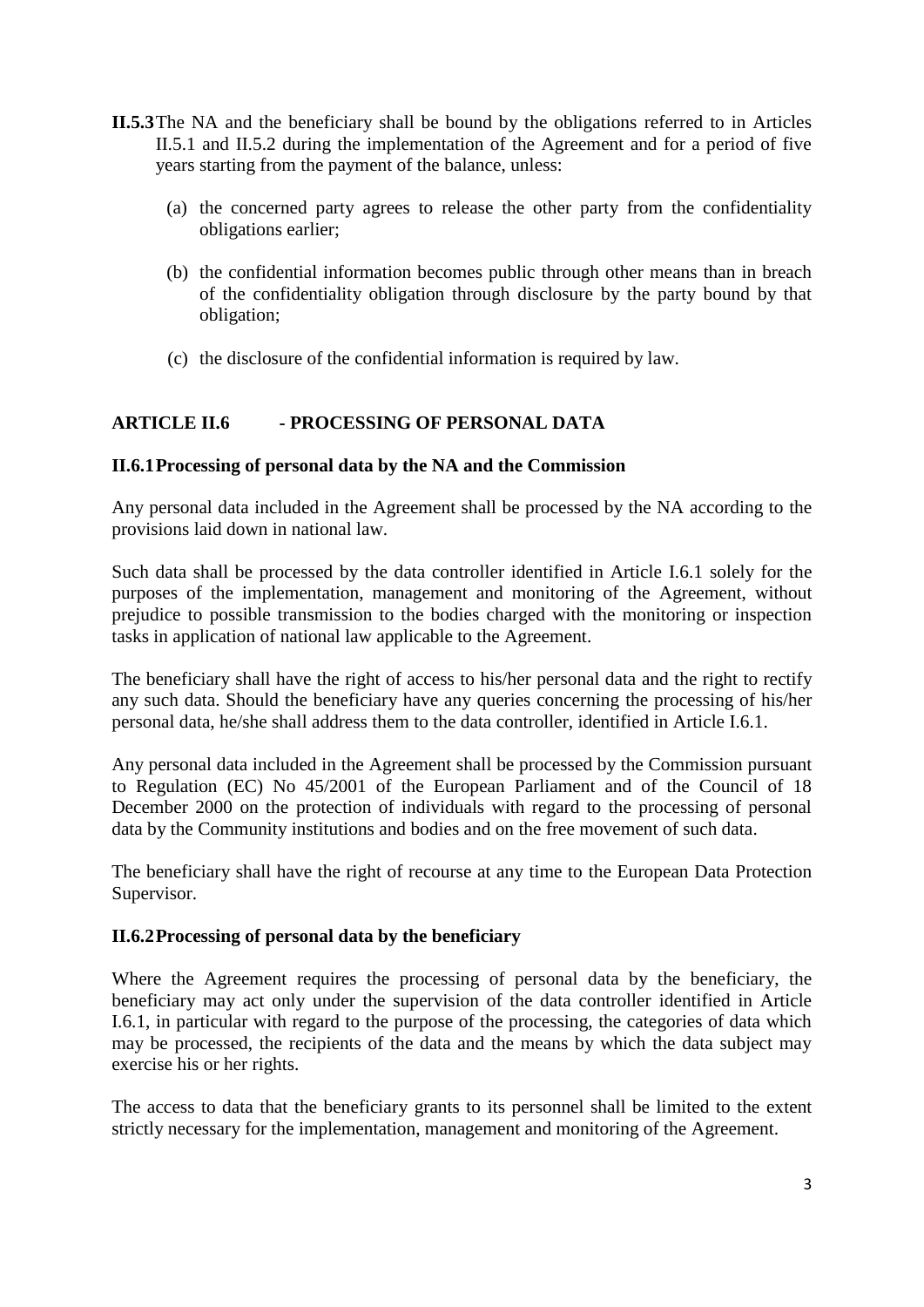The beneficiary undertakes to adopt appropriate technical and organisational security measures having regard to the risks inherent in the processing and to the nature of the personal data concerned, in order to:

- (a) prevent any unauthorised person from gaining access to computer systems processing personal data, and especially:
	- (i) unauthorised reading, copying, alteration or removal of storage media;
	- (ii) unauthorised data input as well as any unauthorised disclosure, alteration or erasure of stored personal data;
	- (iii) unauthorised persons from using data-processing systems by means of data transmission facilities;
- (b) ensure that authorised users of a data-processing system can access only the personal data to which their access right refers;
- (c) record which personal data have been communicated, when and to whom;
- (d) ensure that personal data being processed on behalf of third parties can be processed only in the manner prescribed by the NA;
- (e) ensure that, during communication of personal data and transport of storage media, the data cannot be read, copied or erased without authorisation;
- (f) design its organisational structure in such a way that it meets data protection requirements.

# **ARTICLE II.7 - VISIBILITY OF UNION FUNDING**

### **II.7.1Information on Union funding and use of European Union emblem**

Any communication or publication related to the Project, made by the beneficiary, including at conferences, seminars or in any information or promotional materials (such as brochures, leaflets, posters, presentations, etc.), shall indicate that the Project has received funding from the Union and shall display the European Union emblem, the official logo and graphic identity related to the Erasmus+ Programme, in accordance with the guidelines regarding the visual identity available at a [http://ec.europa.eu/dgs/education\\_culture/publ/graphics/identity\\_en.htm](http://ec.europa.eu/dgs/education_culture/publ/graphics/identity_en.htm) and [http://ec.europa.eu/dgs/communication/services/visual\\_identity/pdf/use-emblem\\_en.pdf](http://ec.europa.eu/dgs/communication/services/visual_identity/pdf/use-emblem_en.pdf) .

When displayed in association with another logo, the European Union emblem must have appropriate prominence.

The obligation to display the European Union emblem does not confer to the beneficiary a right of exclusive use. The beneficiary shall not appropriate the European Union emblem or any similar trademark or logo, either by registration or by any other means.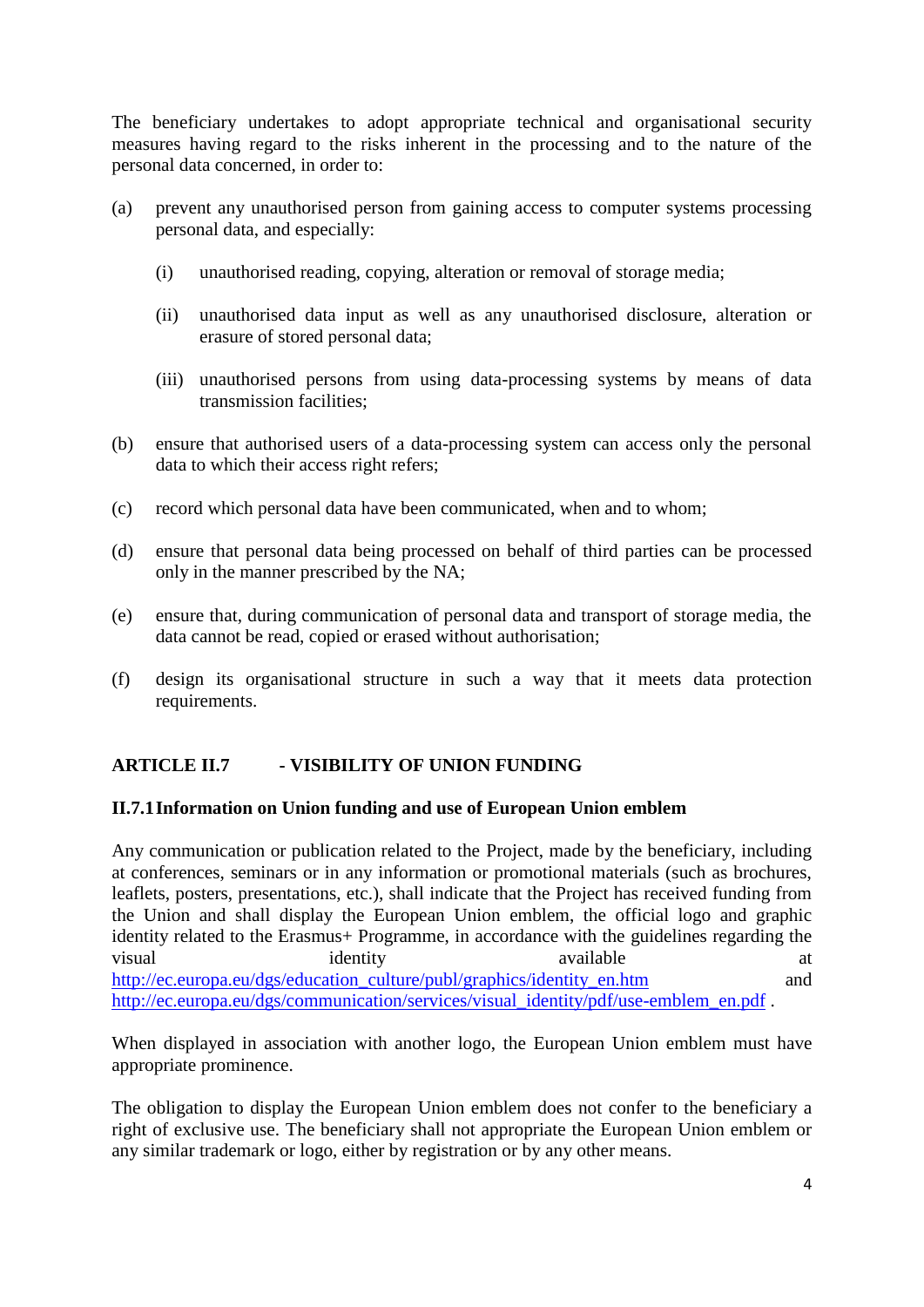## **II.7.2Disclaimers excluding the NA and the Commission responsibility**

Any communication or publication related to the Project, made by the beneficiary in any form and using any means, shall indicate that it reflects only the author's view and that the NA and the Commission are not responsible for any use that may be made of the information it contains.

# **ARTICLE II.8 - PRE-EXISTING RIGHTS AND OWNERSHIP AND USE OF THE RESULTS (INCLUDING INTELLECTUAL AND INDUSTRIAL PROPERTY RIGHTS)**

## **II.8.1Ownership of the results by the beneficiary**

Unless stipulated otherwise in the Agreement, ownership of the results of the Project, including industrial and intellectual property rights, and of the reports and other documents relating to it, shall be vested in the beneficiary.

## **II.8.2Pre-existing industrial and intellectual property rights**

Where industrial and intellectual property rights, including rights of third parties, exist prior to the conclusion of the Agreement, the beneficiary shall establish a list which shall specify all rights of ownership and use of the pre-existing industrial and intellectual property rights and disclose it to the NA at the latest before the commencement of implementation.

The beneficiary shall ensure that it has all the rights to use any pre-existing industrial and intellectual property rights during the implementation of the Agreement.

### **II.8.3Rights of use of the results and of pre-existing rights by the NA and the Union**

Without prejudice to Articles II.1, II.3 and II.8.1, the beneficiary grants the NA and/or the Union the right to use the results of the Project for the following purposes:

- (a) use for its own purposes, and in particular, making available to persons working for the NA, Union institutions, agencies and bodies and to Member States' institutions, as well as, copying and reproducing in whole or in part and in unlimited number of copies;
- (b) distribution to the public, and in particular, publication in hard copies and in electronic or digital format, publication on the internet, including on the Europa website, as a downloadable or non-downloadable file, broadcasting by any kind of technique of transmission, public display or presentation, communication through press information services, inclusion in widely accessible databases or indexes;
- (c) translation;
- (d) giving access upon individual requests without the right to reproduce or exploit, as provided for by Regulation (EC) No 1049/2001 of the European Parliament and of the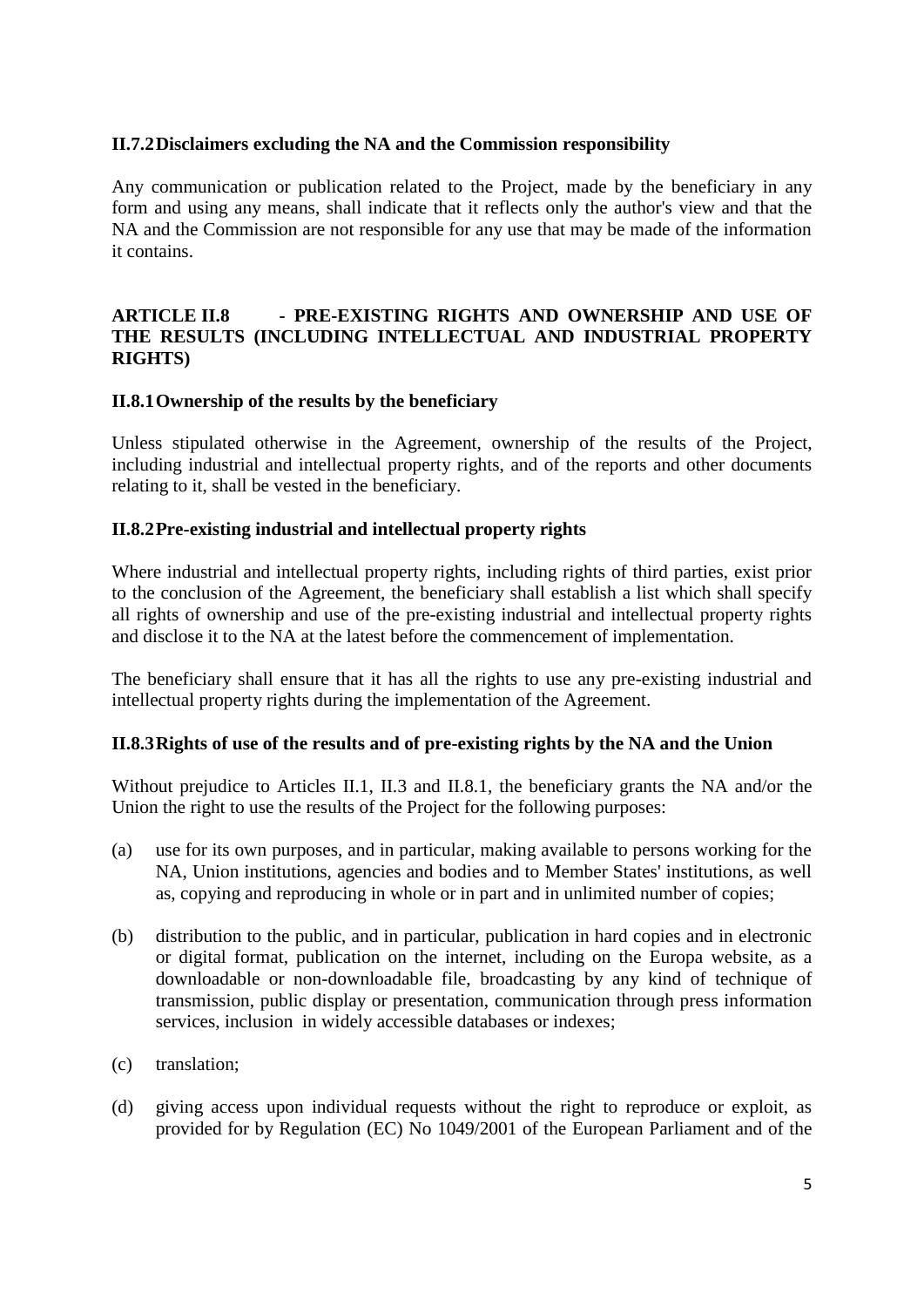Council of 30 May 2001 regarding public access to European Parliament, Council and Commission documents;

- (e) storage in paper, electronic or other format;
- (f) archiving in line with the document management rules applicable to the NA and the Commission;
- (g) rights to authorise or sub-licence the modes of exploitation set out in points (b) and (c) to third parties.

Additional rights of use for the NA and/or the Union may be provided for in the Special Conditions.

The beneficiary shall warrant that the NA and/or the Union has the right to use any preexisting industrial and intellectual property rights, which have been included in the results of the Project. Unless specified otherwise in the Special Conditions, those pre-existing rights shall be used for the same purposes and under the same conditions applicable to the rights of use of the results of the Project.

Information about the copyright owner shall be inserted when the result is divulged by the NA and/or the Union. The copyright information shall read:  $"© - year - name of the$ copyright owner. All rights reserved. Licenced to –name of the National Agency-under conditions" or "© – year – name of the copyright owner. All rights reserved. Licenced to the European Union under conditions.".

## **ARTICLE II.9 - AWARD OF CONTRACTS NECESSARY FOR THE IMPLEMENTATION OF THE PROJECT**

**II.9.1**Where the implementation of the Project requires the procurement of goods, works or services, the beneficiary shall award the contract to the tender offering best value for money or, as appropriate, to the tender offering the lowest price. In doing so, it shall avoid any conflict of interests.

A beneficiary acting in its capacity of a contracting authority within the meaning of Directive 2004/18/EC of the European Parliament and of the Council of 31 March 2004 on the coordination of procedures for the award of public work contracts, public supply contracts and public service contracts or a contracting entity within the meaning of Directive [2004/17/EC](http://eur-lex.europa.eu/LexUriServ/LexUriServ.do?uri=CELEX:32004L0017:EN:NOT) of the European Parliament and of the Council of 31 March 2004 coordinating the procurement procedures of entities operating in the water, energy, transport and postal services sectors shall abide by the applicable national public procurement rules.

**II.9.2**The beneficiary shall retain sole responsibility for carrying out the Project and for compliance with the provisions of the Agreement. The beneficiary shall ensure that any procurement contract contains provisions stipulating that the contractor has no rights vis-à-vis the NA under the Agreement.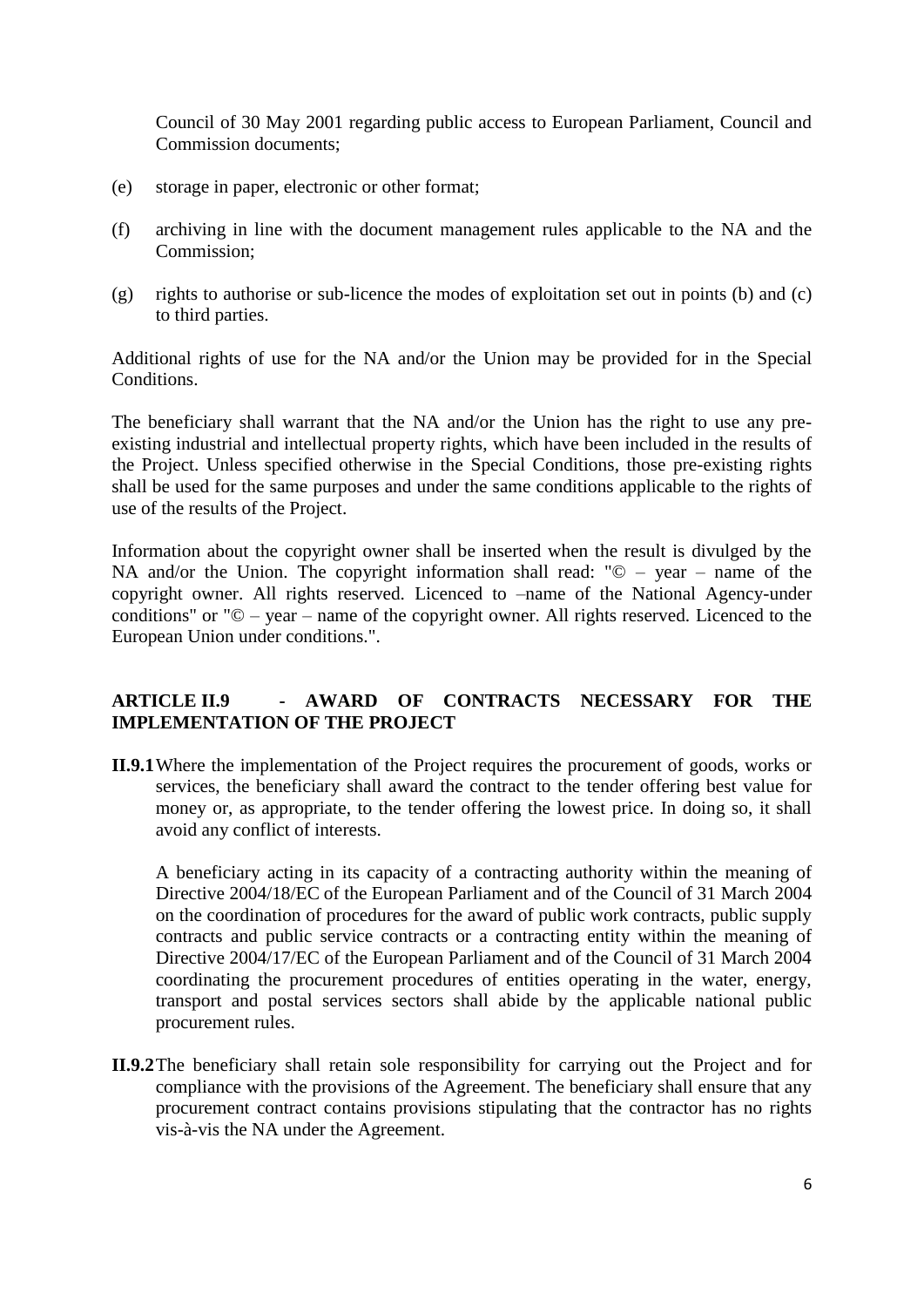**II.9.3**The beneficiary shall ensure that the conditions applicable to it under Articles II.3, II.4, II.5, II.8 and II.20 are also applicable to the contractor**.**

# **ARTICLE II.10 - SUBCONTRACTING OF TASKS FORMING PART OF THE PROJECT**

- **II.10.1** A "subcontract" is a procurement contract within the meaning of Article II.9, which covers the implementation by a third party of tasks forming part of the Project as described in Annex I.
- **II.10.2** The beneficiary may subcontract tasks forming part of the Project, provided that, in addition to the conditions specified in Article II.9 and the Special Conditions, the following conditions are complied with:
- (a) subcontracting only covers the implementation of a limited part of the Project;
- (b) recourse to subcontracting is justified having regard to the nature of the Project and what is necessary for its implementation;
- (c) the estimated costs of the subcontracting are clearly identifiable in the estimated budget set out in Annex II;
- (d) any recourse to subcontracting, if not provided for in Annex I, is communicated by the beneficiary and approved by the NA without prejudice to Article II.11.2;
- (e) the beneficiary ensures that the conditions applicable to it under Article II.7 are also applicable to the subcontractor.

### **ARTICLE II.11 - AMENDMENTS TO THE AGREEMENT**

- **II.11.1** Any amendment to the Agreement shall be made in writing.
- **II.11.2** An amendment may not have the purpose or the effect of making changes to the Agreement which would call into question the decision awarding the grant or be contrary to the equal treatment of applicants.
- **II.11.3** Any request for amendment shall be duly justified and shall be sent to the other party in due time before it is due to take effect, and in any case one month before the end of the period set out in Article I.2.2, except in cases duly substantiated by the party requesting the amendment and accepted by the other party.
- **II.11.4** Amendments shall enter into force on the date on which the last party signs or on the date of approval of the request for amendment.

Amendments shall take effect on a date agreed by the parties or, in the absence of such an agreed date, on the date on which the amendment enters into force.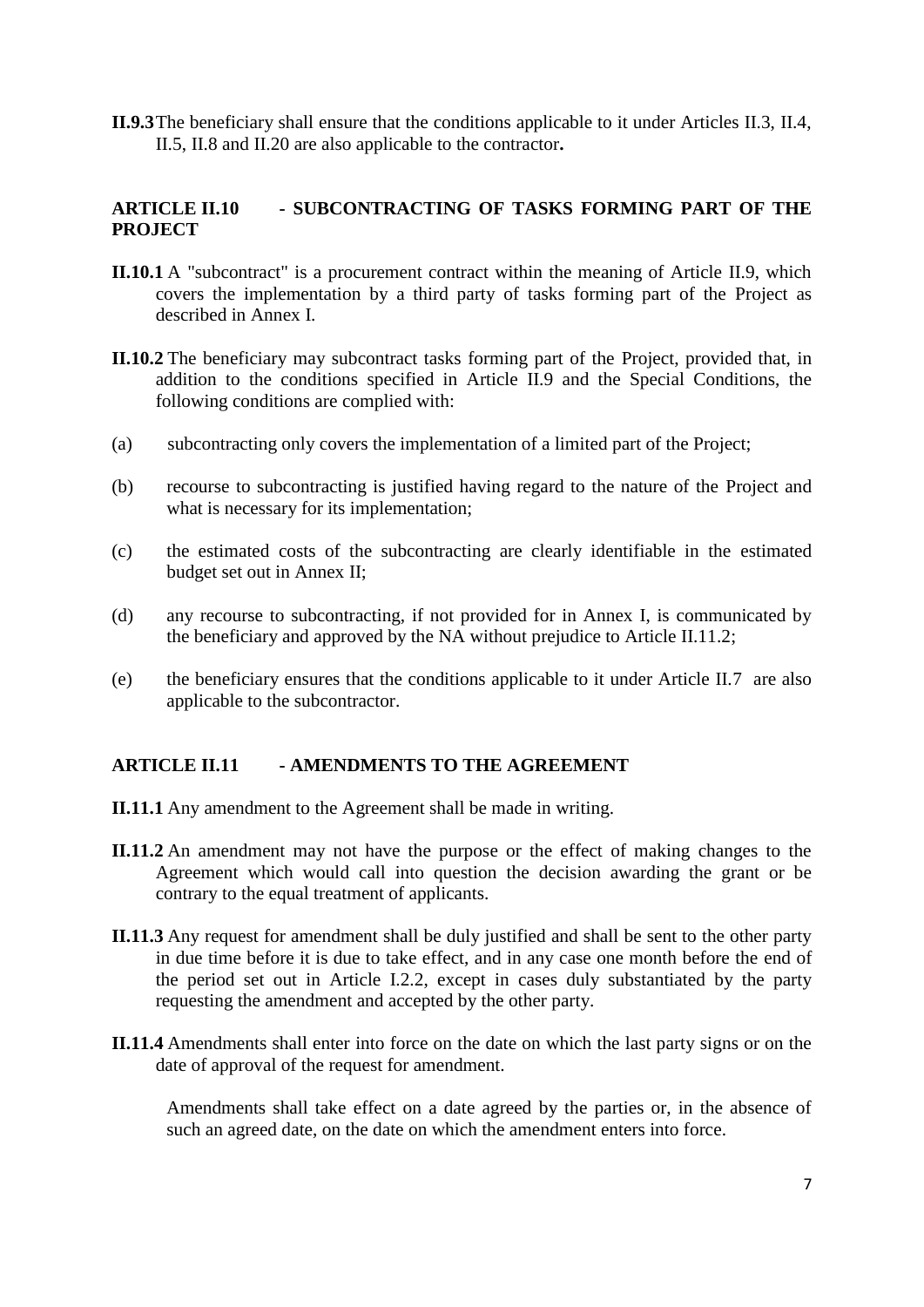## **ARTICLE II.12 - ASSIGNMENT OF CLAIMS FOR PAYMENTS TO THIRD PARTIES**

**II.12.1** Claims for payments of the beneficiary against the NA may not be assigned to third parties, except in duly justified cases where the situation warrants it.

The assignment shall only be enforceable against the NA if it has accepted the assignment on the basis of a written and reasoned request to that effect made by the beneficiary. In the absence of such an acceptance, or in the event of failure to observe the terms thereof, the assignment shall have no effect on the NA.

**II.12.2** In no circumstances shall such an assignment release the beneficiary from its obligations towards the NA.

#### **ARTICLE II.13 – FORCE MAJEURE**

- **II.13.1** "*Force majeure*" shall mean any unforeseeable exceptional situation or event beyond the parties' control, which prevents either of them from fulfilling any of their obligations under the Agreement, which was not attributable to error or negligence on their part or on the part of subcontractors, affiliated entities or third parties involved in the implementation and which proves to be inevitable in spite of exercising all due diligence. Any default of a service, defect in equipment or material or delays in making them available, unless they stem directly from a relevant case of force majeure, as well as labour disputes, strikes or financial difficulties cannot be invoked as *force majeure*.
- **II.13.2** A party faced with *force majeure* shall formally notify the other party without delay, stating the nature, likely duration and foreseeable effects.
- **II.13.3** The parties shall take the necessary measures to limit any damage due to *force majeure*. They shall do their best to resume the implementation of the Project as soon as possible.
- **II.13.4** The party faced with *force majeure* shall not be held to be in breach of its obligations under the Agreement if it has been prevented from fulfilling them by *force majeure*.

## **ARTICLE II.14 SUSPENSION OF THE IMPLEMENTATION OF THE PROJECT**

### **II.14.1 Suspension of the implementation by the beneficiary**

The beneficiary may suspend the implementation of the Project or any part thereof if exceptional circumstances make such implementation impossible or excessively difficult, in particular in the event of *force majeure*. The beneficiary shall inform the NA without delay, giving all the necessary reasons and details and the foreseeable date of resumption.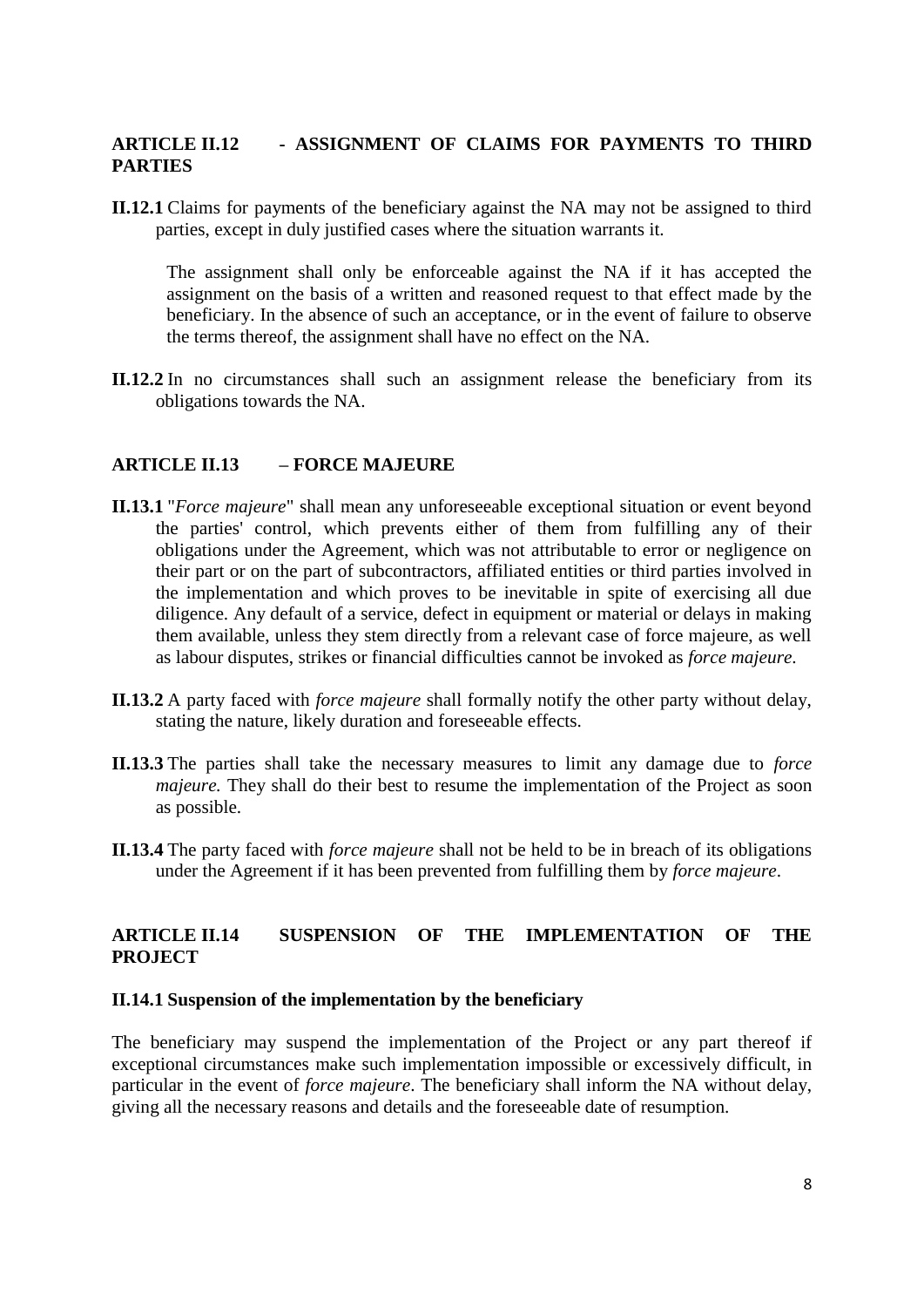Unless the Agreement is terminated in accordance with Article II.15.1 or points (b) or (c) of Article II.15.2.1, the beneficiary shall, once the circumstances allow resuming the implementation of the Project, inform the NA immediately and present a request for amendment of the Agreement as provided for in Article II.14.3.

## **II.14.2 Suspension of the implementation by the NA**

II.14.2.1 The NA may suspend the implementation of the Project or any part thereof:

- (a) if the NA has evidence that the beneficiary has committed substantial errors, irregularities or fraud in the award procedure or in the implementation of the Agreement or if the beneficiary fails to comply with its obligations under the Agreement;
- (b) if the NA suspects substantial errors, irregularities, fraud or breach of obligations committed by the beneficiary in the award procedure or in the implementation of the Agreement and needs to verify whether they have actually occurred.
- **II.14.2.2** Before suspending the implementation the NA shall formally notify the beneficiary of its intention to suspend, specifying the reasons thereof, and, in the cases referred to in point (a) of Article II.14.2.1, the necessary conditions for resuming the implementation. The beneficiary shall be invited to submit observations within 30 calendar days from receipt of this notification.

If, after examination of the observations submitted by the beneficiary, the NA decides to stop the suspension procedure, it shall formally notify the beneficiary thereof.

If no observations have been submitted or if, despite the observations submitted by the beneficiary, the NA decides to pursue the suspension procedure, it may suspend the implementation by formally notifying the beneficiary thereof, specifying the reasons for the suspension and, in the cases referred to in point (a) of Article II.14.2.1, the definitive conditions for resuming the implementation or, in the case referred to in point (b) of Article II.14.2.1, the indicative date of completion of the necessary verification.

The suspension shall take effect on the day of the receipt of the notification by the beneficiary or on a later date, where the notification so provides.

In order to resume the implementation, the beneficiary shall endeavour to meet the notified conditions as soon as possible and shall inform the NA of any progress made in this respect.

Unless the Agreement is terminated in accordance with Article II.15.1 or points (b) or (h) of Article II.15.2.1, the NA shall, as soon as it considers that the conditions for resuming the implementation have been met or the necessary verification, including on-the-spot checks, has been carried out, formally notify the beneficiary thereof and invite the beneficiary to present a request for amendment of the Agreement as provided for in Article II.14.3.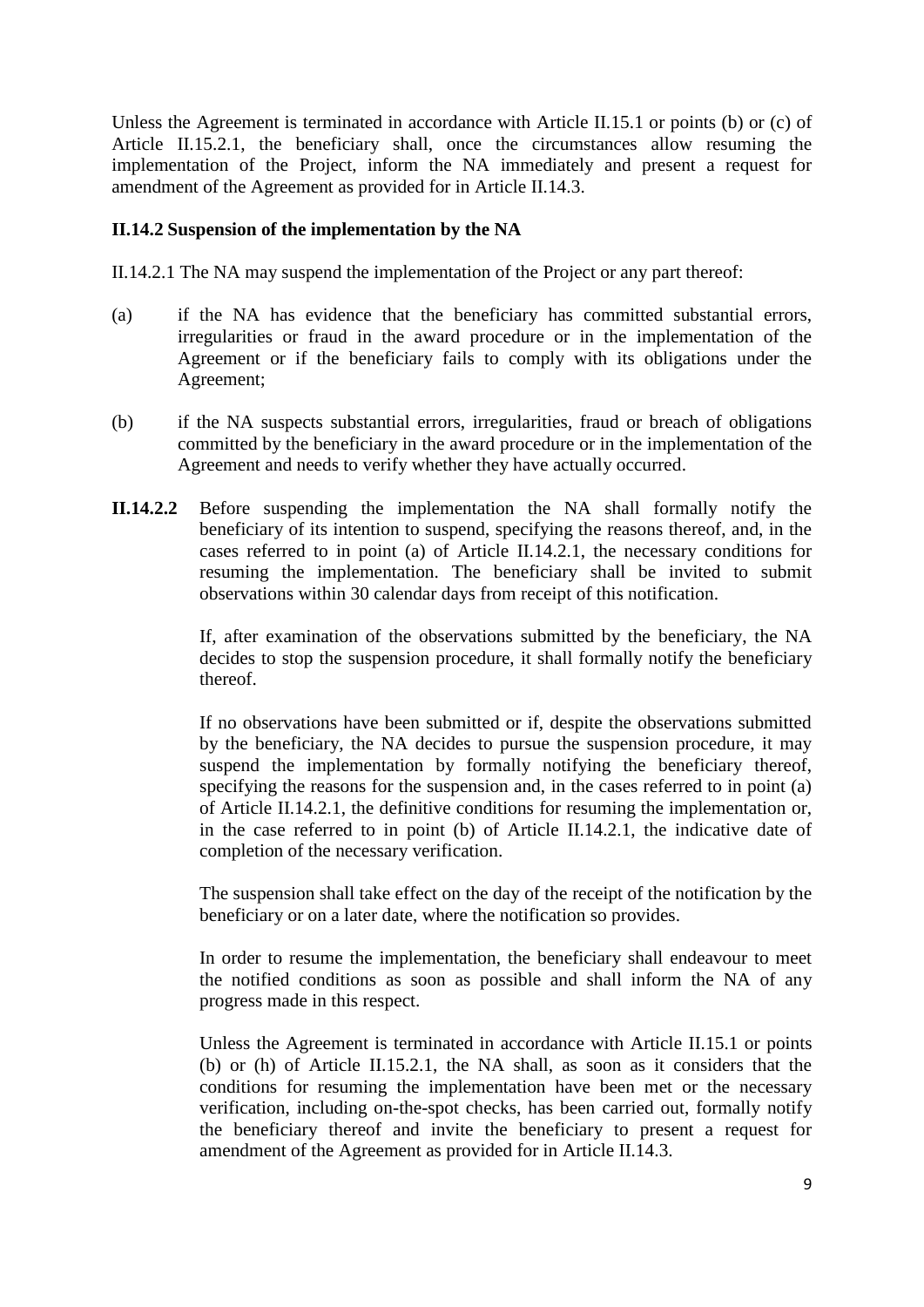## **II.14.3 Effects of the suspension**

If the implementation of the Project can be resumed and the Agreement is not terminated, an amendment to the Agreement shall be made in accordance with Article II.11 in order to establish the date on which the Project shall be resumed, to extend the duration of the Project and to make any other modifications that may be necessary to adapt the Project to the new implementing conditions.

The suspension is deemed lifted as from the date of resumption of the Project agreed by the parties in accordance with the first subparagraph. Such a date may be before the date on which the amendment enters into force.

Any costs incurred by the beneficiary, during the period of suspension, for the implementation of the suspended Project or the suspended part thereof, shall not be reimbursed or covered by the grant.

The right of the NA to suspend the implementation is without prejudice to its right to terminate the Agreement in accordance with Article II.15.2 and its right to reduce the grant or recover amounts unduly paid in accordance with Articles II**.**18.4 and II.19.

Neither party shall be entitled to claim compensation on account of a suspension by the other party.

# **ARTICLE II.15 - TERMINATION OF THE AGREEMENT**

### **II.15.1 Termination of the Agreement by the beneficiary**

In duly justified cases the beneficiary may terminate the Agreement by formally notifying the NA thereof, stating clearly the reasons and specifying the date on which the termination shall take effect. The notification shall be sent before the termination is due to take effect.

If no reasons are given or if the NA considers that the reasons exposed cannot justify the termination, it shall formally notify the beneficiary, specifying the grounds thereof, and the Agreement shall be deemed to have been terminated improperly, with the consequences set out in the third subparagraph of Article II.15.3.

### **II.15.2 Termination of the Agreement by the NA**

**II.15.2.1** The NA may decide to terminate the Agreement in the following circumstances:

- (a) if a change to the beneficiary's legal, financial, technical, organisational or ownership situation is likely to affect the implementation of the Agreement substantially or calls into question the decision to award the grant;
- (b) if the beneficiary does not implement the Project as specified in Annex I or fails to comply with another substantial obligation incumbent on it under the terms of the Agreement;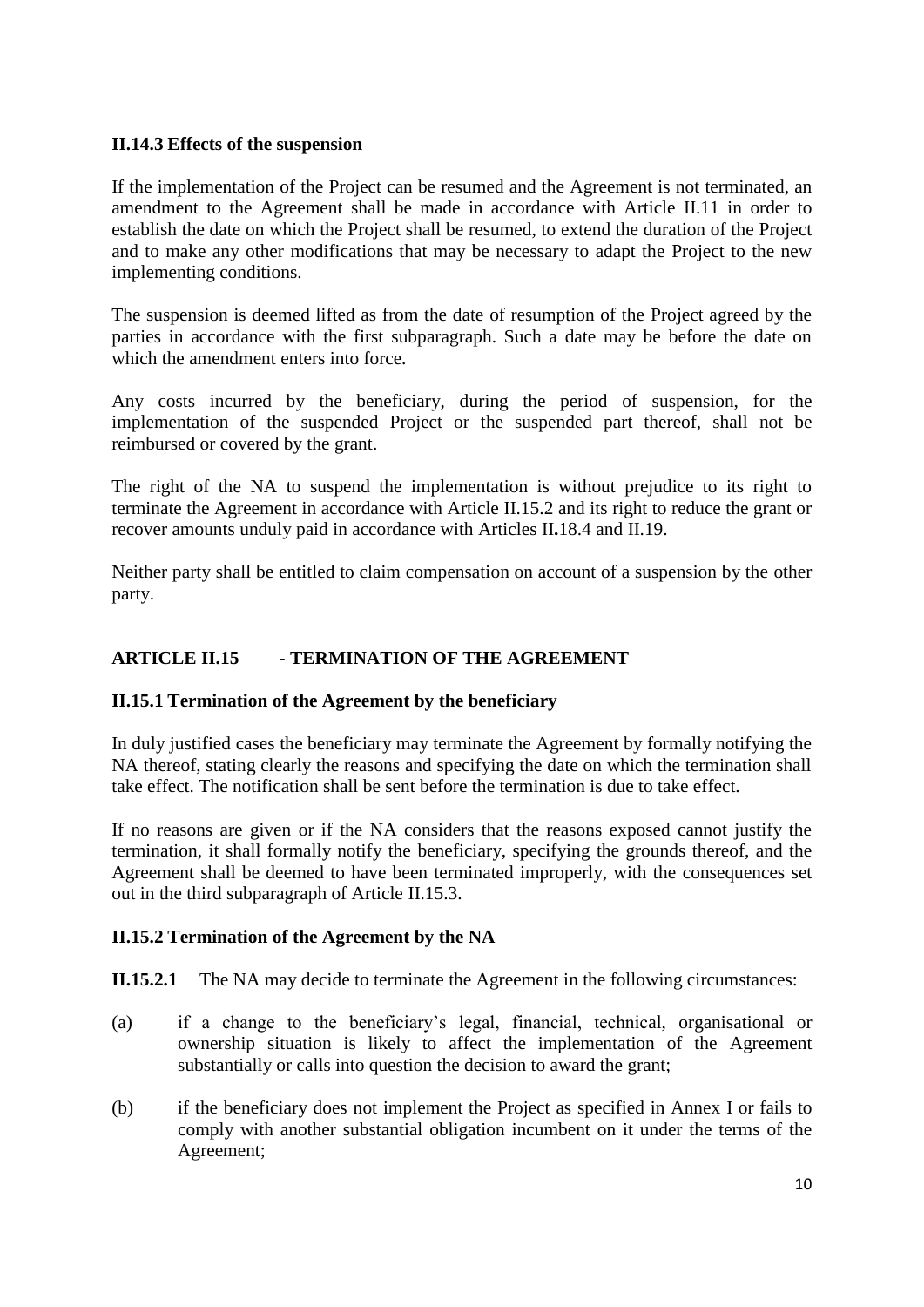- (c) in the event of *force majeure*, notified in accordance with Article II.13, or in the event of suspension by the beneficiary as a result of exceptional circumstances, notified in accordance with Article II.14, where resuming the implementation is impossible or where the necessary modifications to the Agreement would call into question the decision awarding the grant or would result in unequal treatment of applicants;
- (d) if the beneficiary is declared bankrupt, is being wound up, is having its affairs administered by the courts, has entered into an arrangement with creditors, has suspended business activities, is the subject of any other similar proceedings concerning those matters, or is in an analogous situation arising from a similar procedure provided for in national legislation or regulations;
- (e) if the beneficiary or any related person, as defined in the second subparagraph, have been found guilty of professional misconduct proven by any means;
- (f) if the beneficiary is not in compliance with its obligations relating to the payment of social security contributions or the payment of taxes in accordance with the legal provisions of the country in which it is established or in which the Project is implemented;
- (g) if the NA has evidence that the beneficiary or any related person, as defined in the second subparagraph, have committed fraud, corruption, or are involved in a criminal organisation, money laundering or any other illegal activity detrimental to the Union's financial interests;
- (h) if the NA has evidence that the beneficiary or any related person, as defined in the second subparagraph, have committed substantial errors, irregularities or fraud in the award procedure or in the implementation of the Agreement, including in the event of submission of false information or failure to submit required information in order to obtain the grant provided for in the Agreement; or

For the purposes of points (e), (g) and (h) "any related person" shall mean any natural person who has the power to represent the beneficiary or to take decisions on its behalf.

**II.15.2.2** Before terminating the Agreement, the NA shall formally notify the beneficiary of its intention to terminate, specifying the reasons thereof and inviting the beneficiary, within 45 calendar days from receipt of the notification, to submit observations and, in the case of point (b) of Article II.15.2.1, to inform the NA about the measures taken to ensure that it continues to fulfil its obligations under the Agreement.

If, after examination of the observations submitted by the beneficiary, the NA decides to stop the termination procedure, it shall formally notify the beneficiary thereof.

If no observations have been submitted or if, despite the observations submitted by the beneficiary, the NA decides to pursue the termination procedure, it may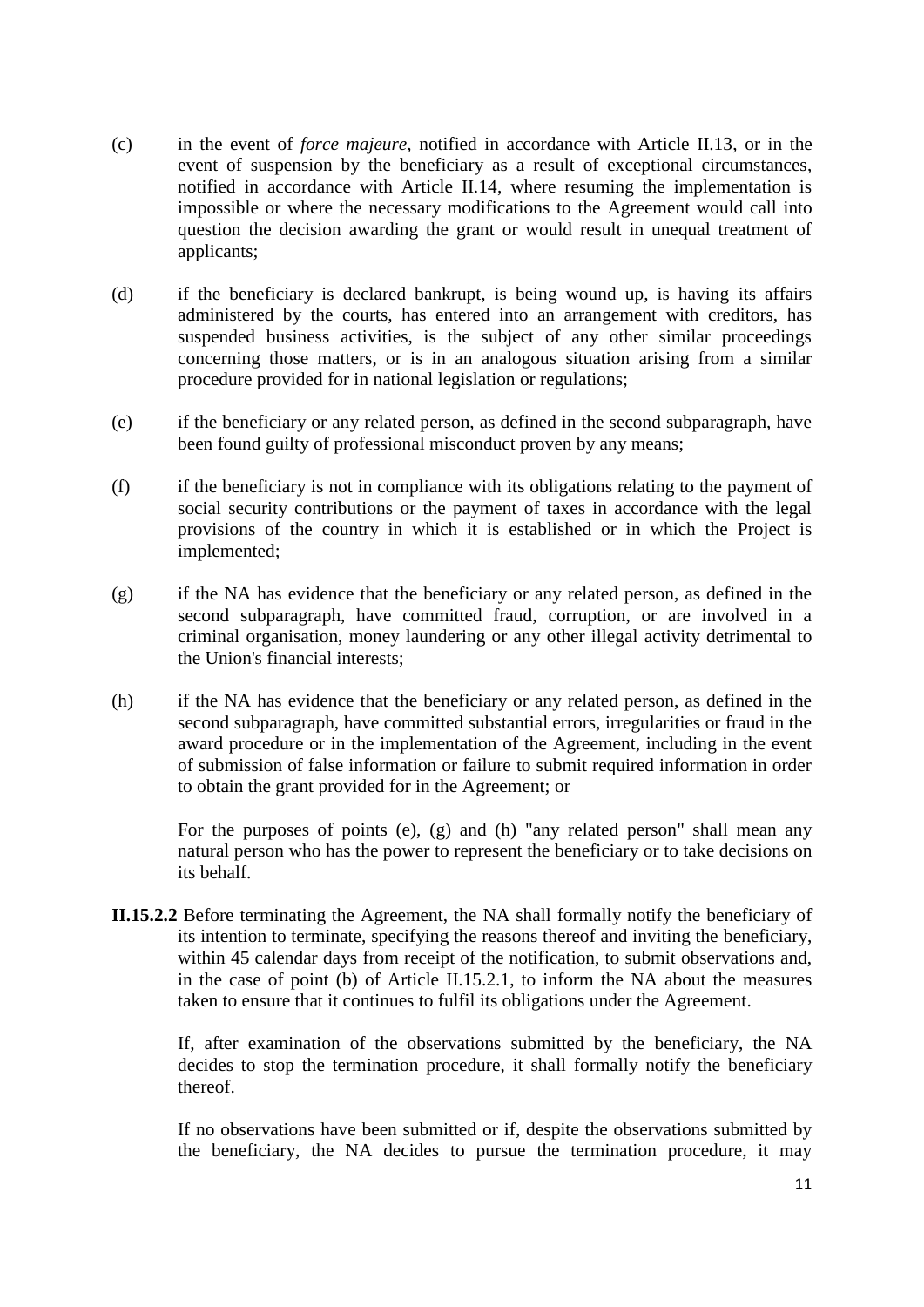terminate the Agreement by formally notifying the beneficiary thereof, specifying the reasons for the termination.

In the cases referred to in points (a), (b), (d) and (f) of Article II.15.2.1, the formal notification shall specify the date on which the termination takes effect. In the cases referred to in points (c), (e), (g) and (h) of Article II.15.2.1, the termination shall take effect on the day following the date on which the formal notification was received by the beneficiary.

# **II.15.3 Effects of termination**

Where the Agreement is terminated, payments by the NA shall be limited to the amount determined in accordance with Article II.18 on the basis of the eligible costs incurred by the beneficiary and the actual level of implementation of the Project on the date when the termination takes effect. Costs relating to current commitments, which are not due for execution until after the termination, shall not be taken into account. The beneficiary shall have 60 calendar days from the date when the termination of the Agreement takes effect, as provided for in Articles II.15.1 and II.15.2.2, to produce a request for payment of the balance in accordance with Article I.4.3. If no request for payment of the balance is received within this time limit, the NA shall not reimburse or cover any costs which are not included or which are not justified in the interim or final reports approved by it. In accordance with Article II.19, the NA shall recover any amount already paid, if its use is not substantiated by the interim or final reports.

Where the NA, in accordance with point (b) of Article II.15.2.1, is terminating the Agreement on the grounds that the beneficiary has failed to produce the request for payment and, after a reminder, has still not complied with this obligation within the deadline set out in Article I.4.5, the first subparagraph shall apply, subject to the following:

- (a) there shall be no additional time period from the date when the termination of the Agreement takes effect for the beneficiary to produce a request for payment of the balance in accordance with Article I.4.3; and
- (b) the NA shall not reimburse or cover any costs incurred by the beneficiary up to the date of termination or up to the end of the period set out in Article I.2.2, whichever is the earlier, which are not included or which are not justified in the interim or final reports.

In addition to the first and second subparagraphs, where the Agreement is terminated improperly by the beneficiary within the meaning of Article II.15.1, or where the Agreement is terminated by the NA on the grounds set out in points (b), (e), (g) and (h) of Article II.15.2.1, the NA may also reduce the grant or recover amounts unduly paid in accordance with Articles II.18.4 and II.19, in proportion to the gravity of the failings in question and after allowing the beneficiary to submit its observations.

Neither party shall be entitled to claim compensation on account of a termination by the other party.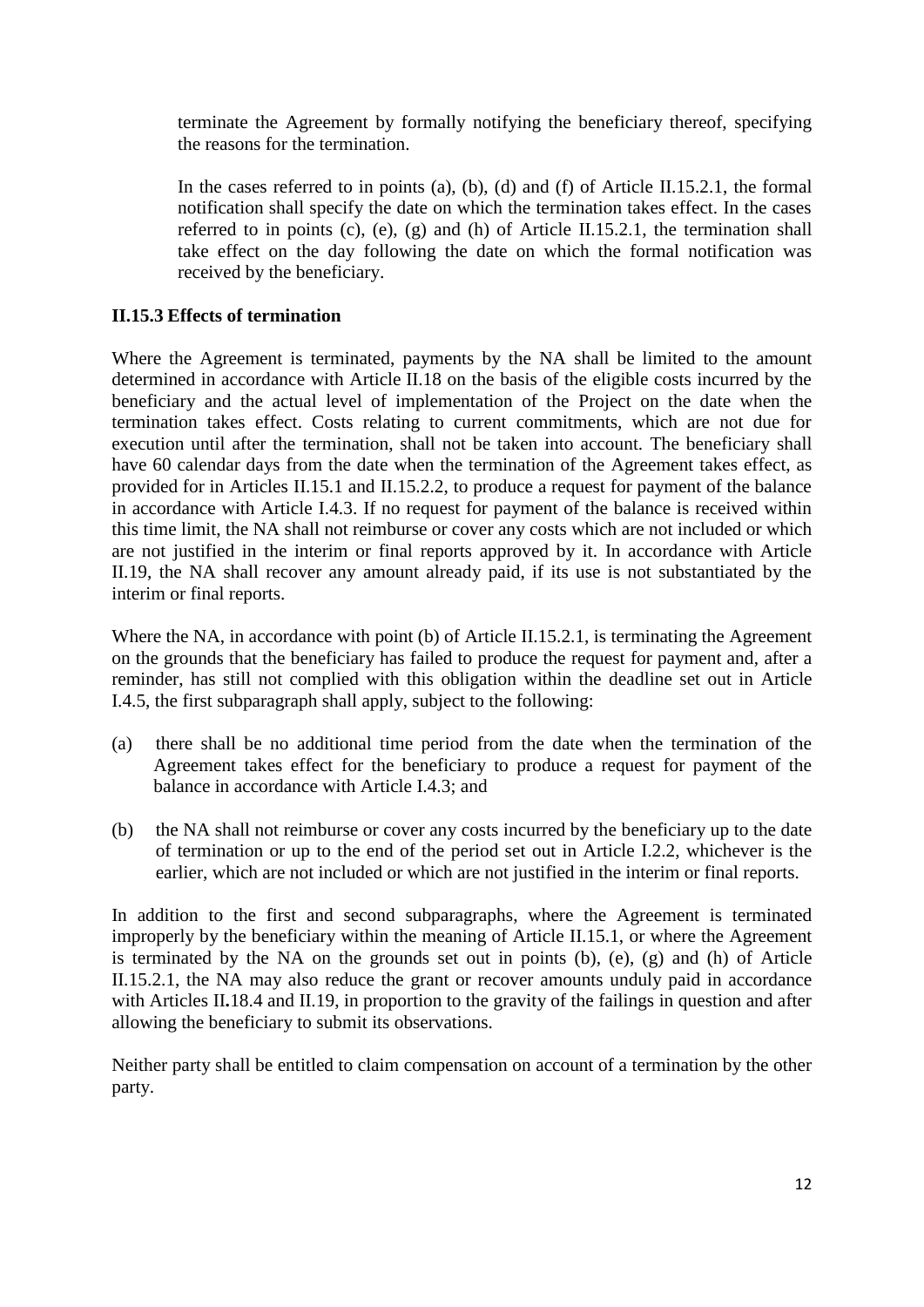# **PART B – FINANCIAL PROVISIONS**

## **ARTICLE II.16 - ELIGIBLE COSTS**

### **II.16.1 Conditions for unit contributions**

Where the grant takes the form of a unit contribution, the number of units must comply with the following conditions:

- (a) the units must be actually used or produced in the period set out in Article I.2.2.;
- (b) the units must be necessary for implementing the Project or produced by it;
- (c) the number of units must be identifiable and verifiable, in particular supported by records and documentation specified in Article II.16.2.

## **II.16.2 Calculation of unit contributions**

### **II.16.2.1Key Action 1 – School/Adult education**

- A. Travel
- (a) Calculation of the grant amount: the grant amount is calculated by multiplying the number of participants per distance band with the unit contribution applicable to the distance band concerned, as specified in Annex III of the Agreement. The unit cost per distance band represents the grant amount for a return travel between the place of departure and the place of arrival.
- (b) Triggering event: the event that conditions the entitlement to the grant is that the participant has actually undertaken the reported travel.
- (c) Supporting documents:
- For travel taking place between the sending organisation and the receiving organisation: proof of attendance of the activity abroad in the form of a declaration signed by the receiving organisation specifying the name of the participant, the purpose of the activity abroad, as well as its starting and end date;
- In case of travel from a place different than that where the sending organisation is located and/or travel to a place different than that where the receiving organisation is located, the actual travel itinerary shall be supported with travel tickets or other invoices specifying the place of departure and the place of arrival.
- B. Individual support
- (a) Calculation of the grant amount: the grant amount is calculated by multiplying the number of days/months per participant with the unit contribution applicable per day/month for the receiving country concerned as specified in Annex III of the Agreement.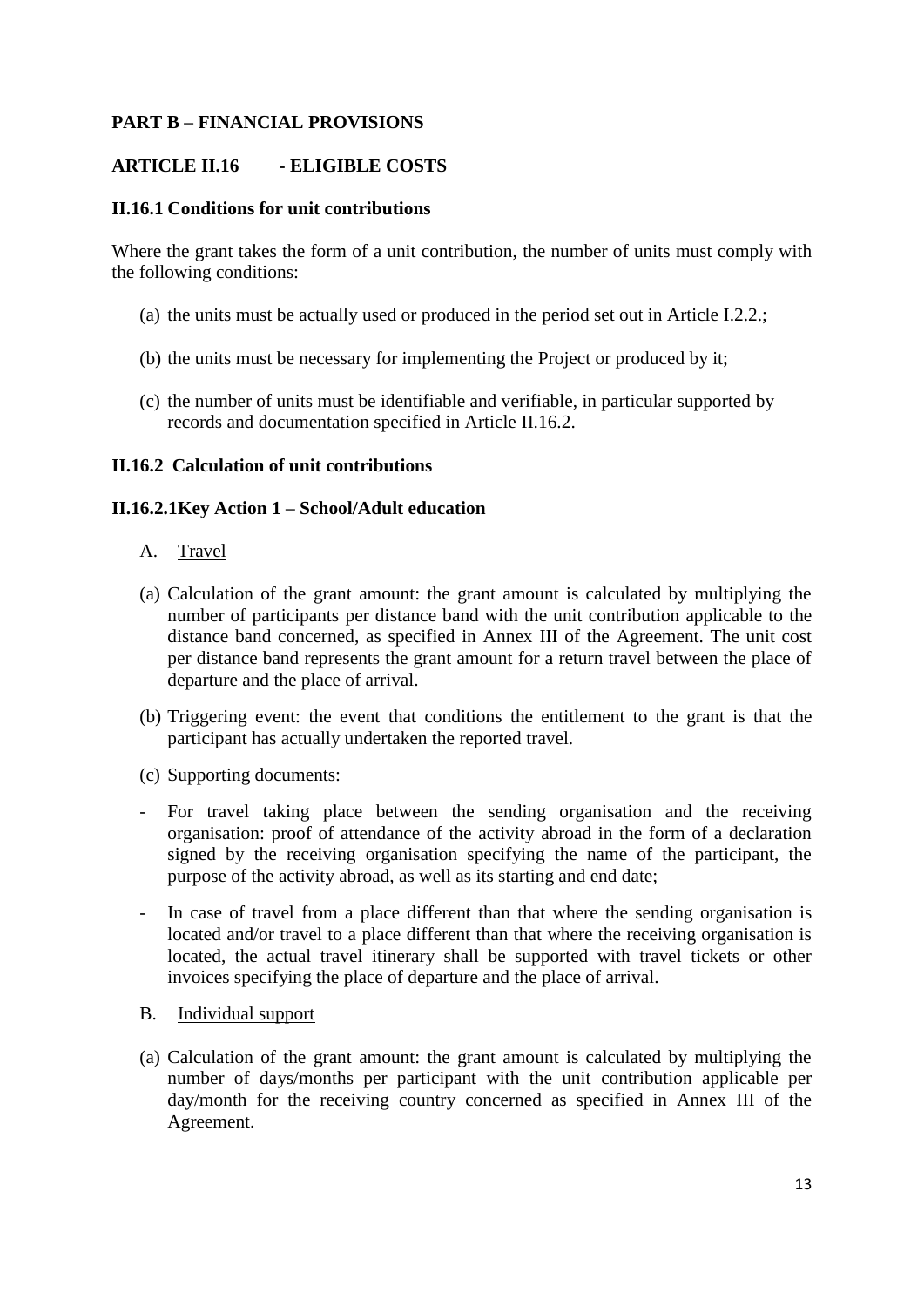- (b) Triggering event: the event that conditions the entitlement to the grant is that the participant has actually undertaken the activity abroad.
- (c) Supporting documents: proof of attendance of the activity abroad in the form of a declaration signed by the receiving organisation specifying the name of the participant, the purpose of the activity abroad, as well as its starting and end date.
- C. Organisational support
- (a) Calculation of the grant amount: the grant amount is calculated by multiplying the total number of participations in mobility activities with the unit contribution applicable as specified in Annex III of the Agreement.
- (b) Triggering event: the event that conditions the entitlement to the grant is that the participant has actually undertaken the activity abroad.
- (c) Supporting documents: proof of attendance of the activity abroad in the form of a declaration signed by the receiving organisation specifying the name of the participant, the purpose of the activity abroad, as well as its starting and end date.
- D. Course fees
- (a) Calculation of the grant amount: the grant amount is calculated by multiplying the total number of days per course with the unit contribution applicable as specified in Annex III of the Agreement.
- (b) Triggering event: the event that conditions the entitlement to the grant is that the participant has participated in a structured course abroad requiring the payment of a course fee.
- (c) Supporting documents: proof of enrolment in the course and of payment of a course fee in the form of an invoice or other declaration issued and signed by the course provider specifying the name of the participant, the name of the course taken as well as the start and end date of the participant's participation in the course.

### **II.16.2.2Key Action 1 – Vocational education and training**

- A. Travel
	- (a) Calculation of the grant amount: the grant amount is calculated by multiplying the number of participants per distance band with the unit contribution applicable to the distance band concerned, as specified in Annex III of the Agreement. The unit cost per distance band represents the grant amount for a return travel between the place of departure and the place of arrival.
	- (b) Triggering event: the event that conditions the entitlement to the grant is that the participant has actually undertaken the reported travel.
	- (c) Supporting documents: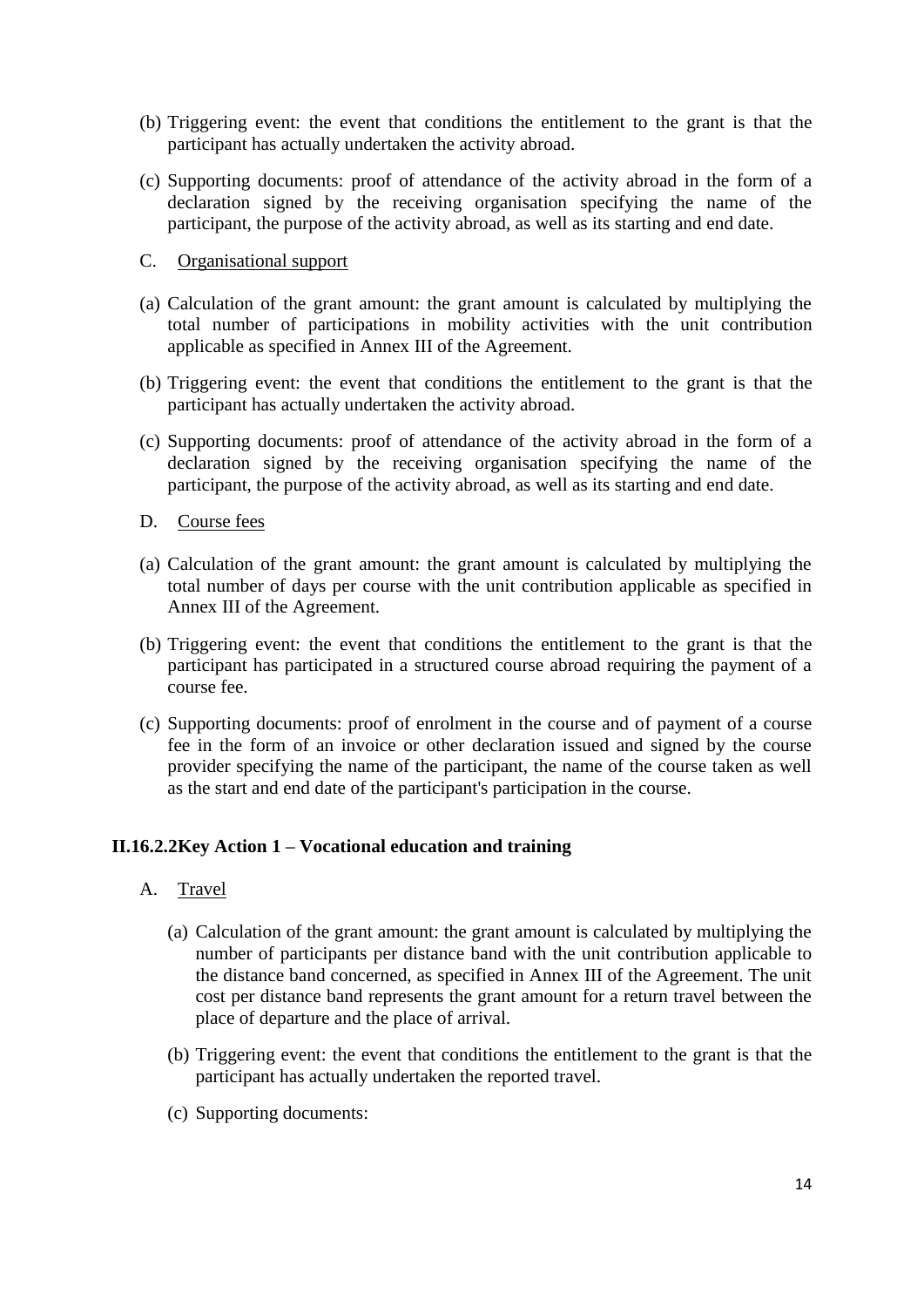- For travel taking place between the sending organisation and the receiving organisation: proof of attendance of the activity abroad in the form of a declaration signed by the receiving organisation specifying the name of the participant, the purpose of the activity abroad, as well as its starting and end date;
- In case of travel from a place different than that where the sending organisation is located and/or travel to a place different than that where the receiving organisation is located, the actual travel itinerary shall be supported with travel tickets or other invoices specifying the place of departure and the place of arrival.
- B. Individual support
- (a) Calculation of the grant amount: the grant amount is calculated by multiplying the number of days/months per participant with the unit contribution applicable per day/month for the receiving country concerned as specified in Annex III of the Agreement. In the case of incomplete months for long-term mobilities, the grant amount is calculated by multiplying the number of days in the incomplete month with 1/30 of the unit contribution per month.
- (b) Triggering event: the event that conditions the entitlement to the grant is that the participant has actually undertaken the activity abroad.
- (c) Supporting documents: proof of attendance of the activity abroad in the form of a declaration signed by the receiving organisation specifying the name of the participant, the purpose of the activity abroad, as well as its starting and end date.
- C. Organisational support
- (a) Calculation of the grant amount: the grant amount is calculated by multiplying the total number of participations in mobility activities with the unit contribution applicable as specified in Annex III of the Agreement. The total number of persons considered for organisational support excludes persons accompanying learners at their activity abroad.
- (b) Triggering event: the event that conditions the entitlement to the grant is that the participant has actually undertaken the activity abroad.
- (c) Supporting documents: proof of attendance of the activity abroad in the form of a declaration signed by the receiving organisation specifying the name of the participant, the purpose of the activity abroad, as well as its starting and end date.
- D. Linguistic support
- (a) Calculation of the grant amount: the grant amount is calculated by multiplying the total number of learners receiving linguistic support with the unit contribution as specified in Annex III of the Agreement.
- (b) Triggering event: the event that conditions the entitlement to the grant is that the participant has actually undertaken language preparation in the language of instruction of work abroad.
- (c) Supporting documents: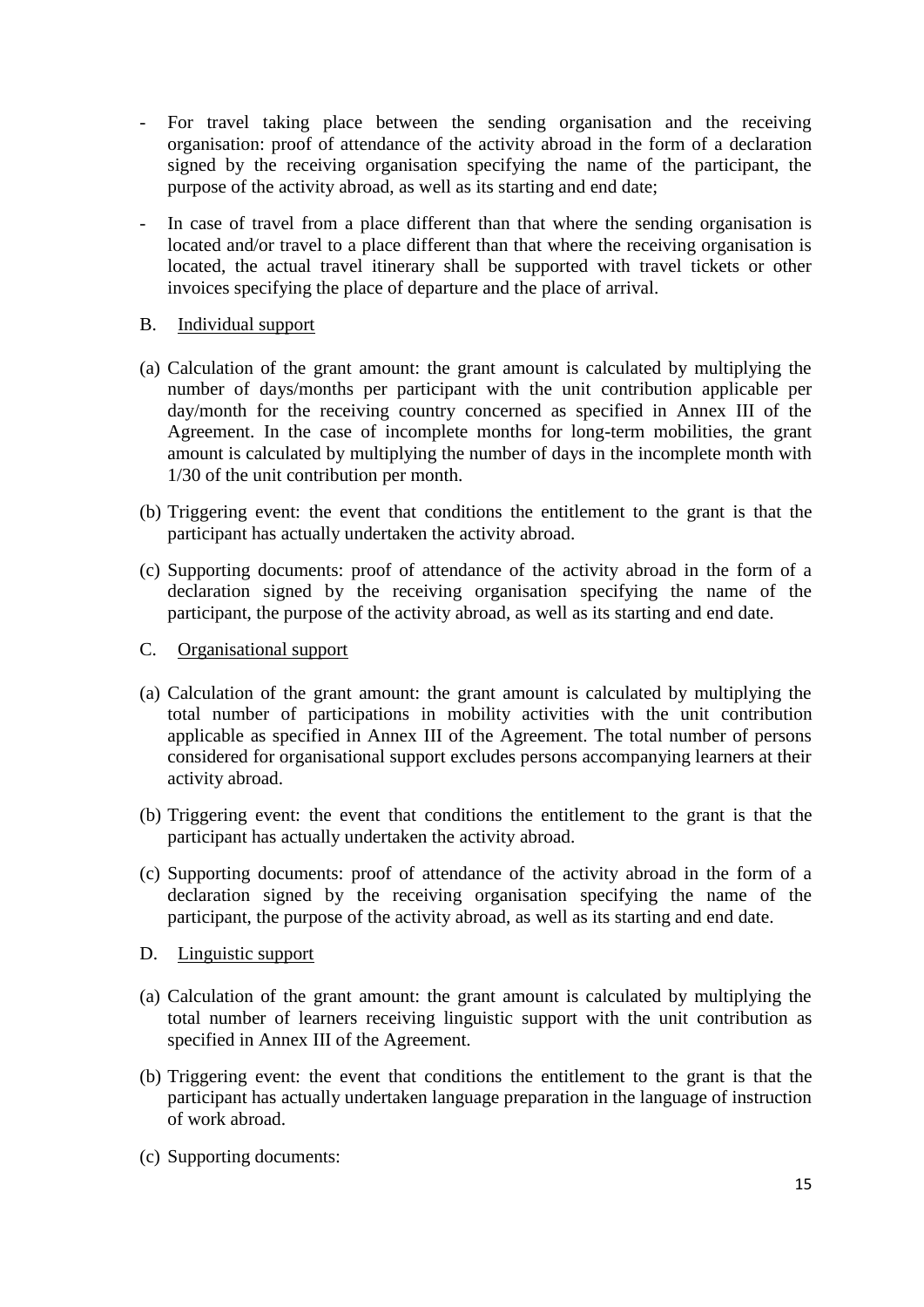- proof of attendance of courses in the form of a declaration signed by the course provider, specifying the name of the participant, the language taught, the format and duration of the linguistic support provided, or
- invoice for the purchase of learning materials, specifying the language concerned, the name and address of the body issuing the invoice, the amount and currency, and the date of the invoice, or
- in case the linguistic support is provided directly by the beneficiary: a declaration signed and dated by the participant, specifying the name of the participant, the language taught, the format and duration of the linguistic support received.

# **II.16.2.3Key Action 1 – Higher education**

### **Staff mobility**

- A. Travel
- (a) Calculation of the grant amount: the grant amount is calculated by multiplying the number of participating staff per distance band with the unit contribution applicable to the distance band concerned, as specified in Annex III of the Agreement. The unit contribution per distance band represents the grant amount for a return travel between the place of departure and the place of arrival.
- (b) Triggering event: the event that conditions the entitlement to the grant is that the participant has actually undertaken the reported travel.
- (c) Supporting documents:
- For travel taking place between the sending organisation and the receiving organisation: proof of attendance of the activity abroad in the form of a declaration signed by the receiving organisation specifying the name of the participant, the purpose of the activity abroad, as well as its starting and end date;
- In case of travel from a place different than that where the sending organisation is located and/or travel to a place different than that where the receiving organisation is located, the actual travel itinerary shall be supported with travel tickets or other invoices specifying the place of departure and the place of arrival.
- B. Individual support
- (a) Calculation of the grant amount: the grant amount is calculated by multiplying the number of days per participant with the unit contribution applicable per day for the receiving country concerned as specified in Annex III of the Agreement.
- (b) Triggering event: the event that conditions the entitlement to the grant is that the participant has actually undertaken the activity abroad.
- (c) Supporting documents: proof of attendance of the activity abroad in the form of a declaration signed by the receiving organisation specifying the name of the participant, the purpose of the activity abroad, as well as its start and end date;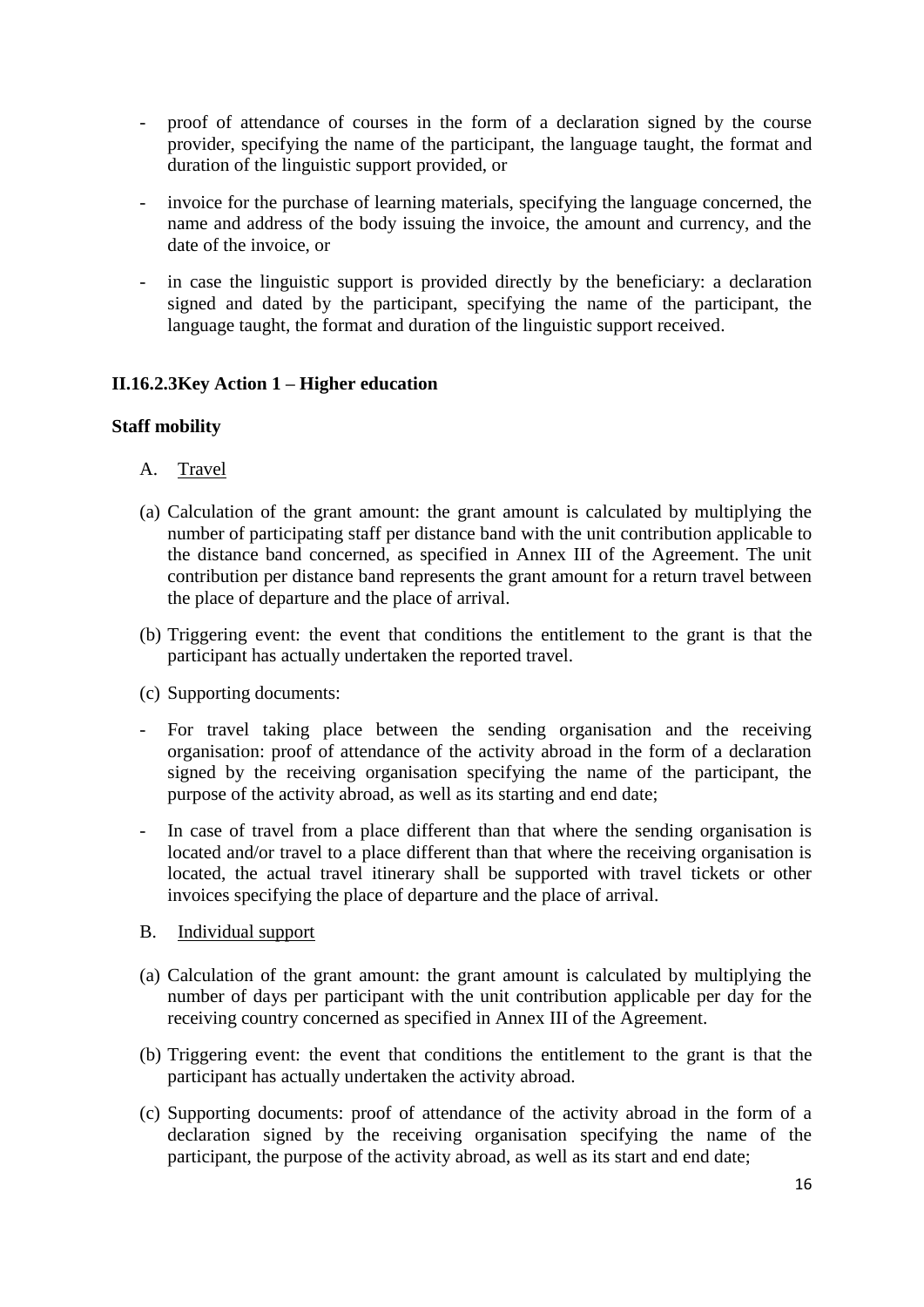## **Student mobility**

A. Travel

Unit contributions for travel are applicable for sending institutions from outermost Programme countries and regions (outermost regions, Cyprus, Malta, and Overseas Countries and Territories).

- (a) Calculation of the grant amount: the grant amount is calculated by multiplying the number of outbound students per distance band with the unit contribution applicable to the distance band concerned, as specified in Annex III of the Agreement. The unit contribution per distance band represents the grant amount for a return travel between the place of departure and the place of arrival.
- (b) Triggering event: the event that conditions the entitlement to the grant is that the student has actually undertaken the reported travel.
- (c) Supporting documents:
- Documentary evidence issued by the receiving organisation and specifying:
	- the name of the student.
	- the start and end date of the mobility activity abroad in the following format:
		- (i) Transcript of Records (or statement attached to it) in the case of mobility for studies
		- (ii) Traineeship Certificate (or statement attached to it) in the case of mobility for traineeships
- In case of travel from a place different than that where the sending organisation is located and/or travel to a place different than that where the receiving organisation is located, the actual travel itinerary shall be supported with travel tickets or other invoices specifying the place of departure and the place of arrival.
- B. Individual support
- (a) Calculation of the grant amount: the grant amount is calculated by multiplying the number of months per student with the unit contribution applicable per month for the receiving country concerned as specified in Annex III of the Agreement. In the case of incomplete months, the grant amount is calculated by multiplying the number of days in the incomplete month with 1/30 of the unit contribution per month.
- (b) Triggering event: the event that conditions the entitlement to the grant is that the student has actually undertaken the activity abroad.
- (c) Supporting documents:
- Documentary evidence issued by the receiving organisation and specifying:
	- the name of the student.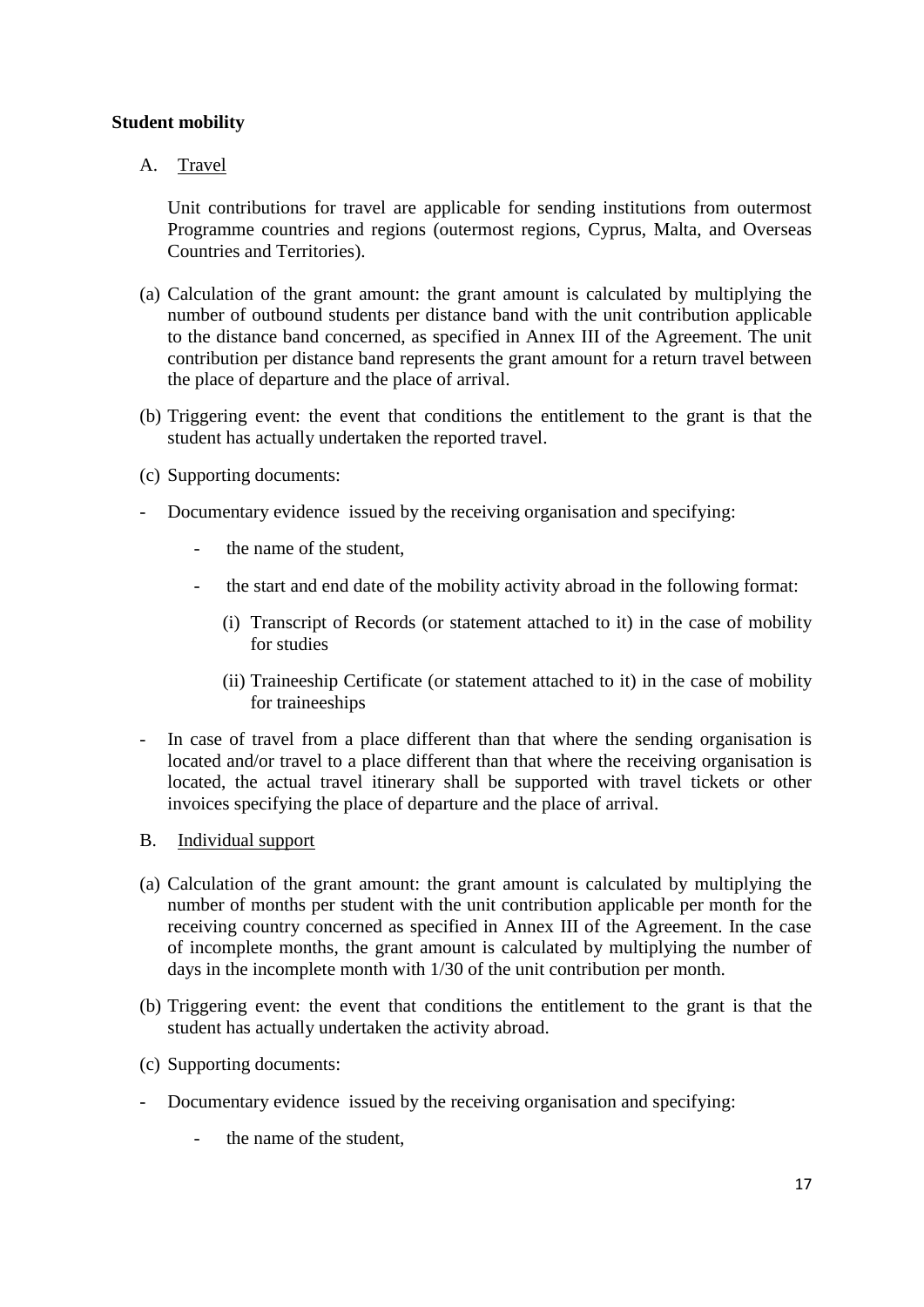- the start and end date of the mobility activity abroad in the following format:
	- (i) Transcript of Records (or statement attached to it) in the case of mobility for studies
	- (ii) Traineeship Certificate (or statement attached to it) in the case of mobility for traineeships

#### **Staff and student mobility**

- C. Organisational support
- (a) Calculation of the grant amount: the grant amount is calculated by multiplying the total number of participations in mobility activities with the unit contribution applicable as specified in Annex III of the Agreement. The total numbers of participations considered for the calculation of organisational support includes all students and staff undertaking outbound mobility, including those with a zero-grant from EU funds, as well as invited staff from enterprises undertaking inbound mobility.
- (b) Triggering event: the event that conditions the entitlement to the grant is that the participant has actually undertaken the activity abroad.
- (c) Supporting documents: proof of attendance of the activity abroad as specified for "individual support" above.

#### **II.16.2.4 Key Action 2 – School-to-school Strategic Partnerships**

- A. Project management and implementation
- (a) Calculation of the grant amount: the grant amount is calculated by multiplying the total number of months of the project duration by the unit contribution applicable to the beneficiary, as specified in Annex III of the Agreement.
- (b) Triggering event: the event that conditions the entitlement to the grant is that the beneficiary implements the activities and produces the outputs to be covered from this budget category as applied for in the grant application and as approved by the National Agency.
- (c) Supporting documents: proof of activities undertaken and outputs produced will be provided in the form of a description of these activities and outputs in the final report. In addition, outputs produced will be uploaded in the Dissemination Platform and, depending on their nature, available for checks and audits at the premises of the beneficiary.
- B. Transnational project meetings
	- (a) Calculation of the grant amount: the grant amount is calculated by multiplying the total number of participations with the unit contributions applicable, as specified in Annex III of the Agreement.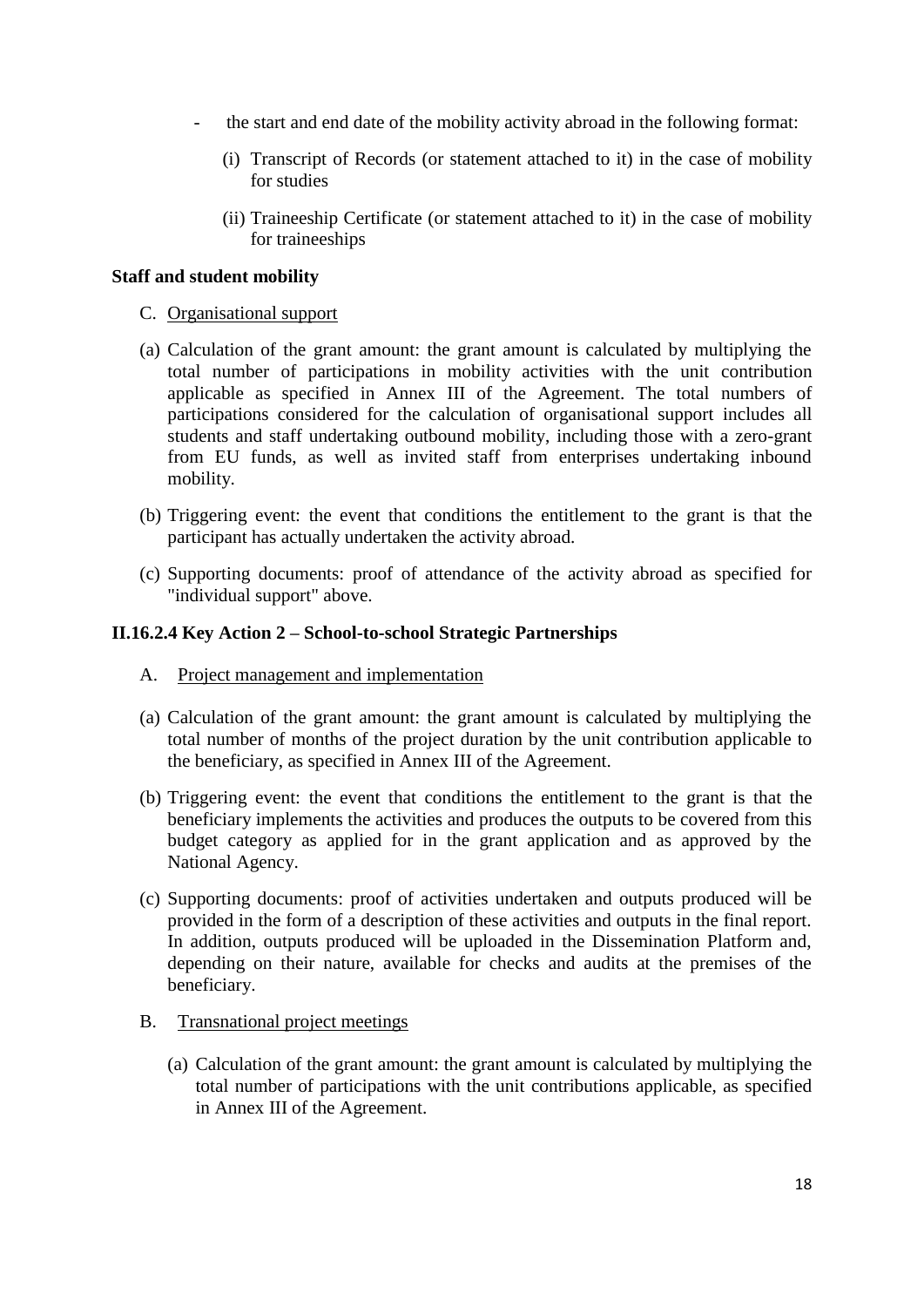- (b) Triggering event: the event that conditions the entitlement to the grant is that the participant has actually participated in the transnational project meeting and undertaken the reported travel.
- (c) Supporting documents:
- For travel taking place between the sending organisation and the receiving organisation: proof of attendance of the activity abroad in the form of a declaration signed by the receiving organisation specifying the name of the participant, the purpose of the activity abroad, as well as its starting and end date;
- In case of travel from a place different than that where the sending organisation is located and/or travel to a place different than that where the receiving organisation is located, the actual travel itinerary shall be supported with travel tickets or other invoices specifying the place of departure and the place of arrival.
- C. Intellectual outputs
- (a) Calculation of the grant amount: the grant amount is calculated by multiplying the number of days of work performed by the staff of the beneficiary by the unit contribution applicable per day for the category of staff for the country in which the beneficiary is established, as specified in Annex III of the Agreement.
- (b) Triggering event: the event that conditions the entitlement to the grant is that the intellectual output has been produced and that it is of an acceptable quality level, as determined by the evaluation of the NA.
- (c) Supporting documents:
- proof of the intellectual output produced, which will be uploaded in the Dissemination Platform and/or, depending on its nature, available for checks and audits at the premises of the beneficiary or its project partner organisations;
- proof of the staff time invested in the production of the intellectual output in the form of a time sheet per person, identifying the name of the person, the category of staff, the dates and the total number of days of work of the person for the production of the intellectual output;
- proof of the nature of the relationship between the person and the beneficiary (such as type of employment contract, voluntary work, etc.), as registered in the official records of the beneficiary.
- D. Multiplier events
- (a) Calculation of the grant amount: the grant amount is calculated by multiplying the number of participants from organisations other than the beneficiary and other project partner organisations as specified in the Agreement by the unit contribution applicable per participant, as specified in Annex III of the Agreement.
- (b) Triggering event: the event that conditions the entitlement to the grant is that the multiplier event has taken place and that it is of an acceptable quality level, as determined by the evaluation of the NA.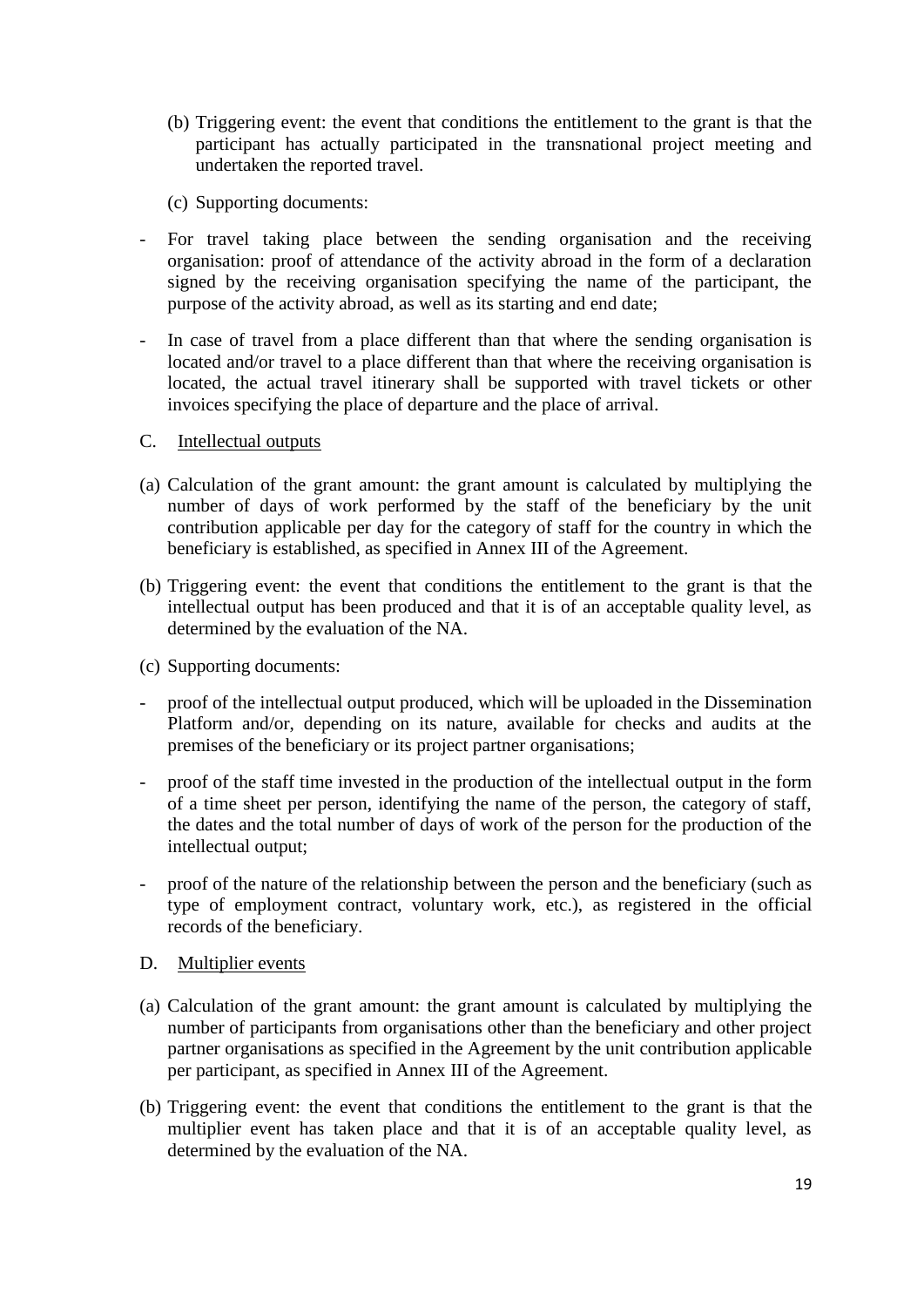- (c) Supporting documents:
- description of the multiplier event in the final report;
- proof of attendance of the multiplier event in the form of a participants list signed by the participants specifying the name, date and place of the multiplier event, and for each participant: name, e-mail address and signature of the person, name and address of the sending organisation of the person;
- detailed agenda and any documents used or distributed at the multiplier event.
- E. Learning, teaching and training activities
- (a) Calculation of the grant amount: the grant amount takes the form of a unit contribution towards the travel, individual support and linguistic support:
- Travel: the grant amount is calculated by multiplying the number of participants with the unit contribution applicable to the distance band for the travel abroad, as specified in Annex III of the Agreement;
- Individual support: the grant amount is calculated by multiplying the number of days/months per participant with the unit contribution applicable per day/month for the host country concerned, as specified in Annex III of the Agreement. In the case of incomplete months for activities exceeding 2 months, the grant amount is calculated by multiplying the number of days of the incomplete month with 1/30 of the unit contribution per month.
- Linguistic support: the grant amount is calculated by multiplying the total number of participants receiving linguistic support with the unit contribution applicable, as specified in Annex III of the Agreement.
- (b) Triggering event:
- Travel: the event that conditions the entitlement to the grant is that the participant has actually undertaken the reported travel.
- Individual support: the event that conditions the entitlement to the grant is that the participant has actually undertaken the activity abroad.
- Linguistic support: the event that conditions the entitlement to the grant is that the participant has undertaken an activity abroad exceeding 2 months and that the person has actually undertaken language preparation in the language of instruction of work abroad.
- (c) Supporting documents:
	- (i) Travel
- For travel taking place between the sending organisation and the receiving organisation: proof of attendance of the activity abroad in the form of a declaration signed by the receiving organisation specifying the name of the participant, the purpose of the activity abroad, as well as its starting and end date;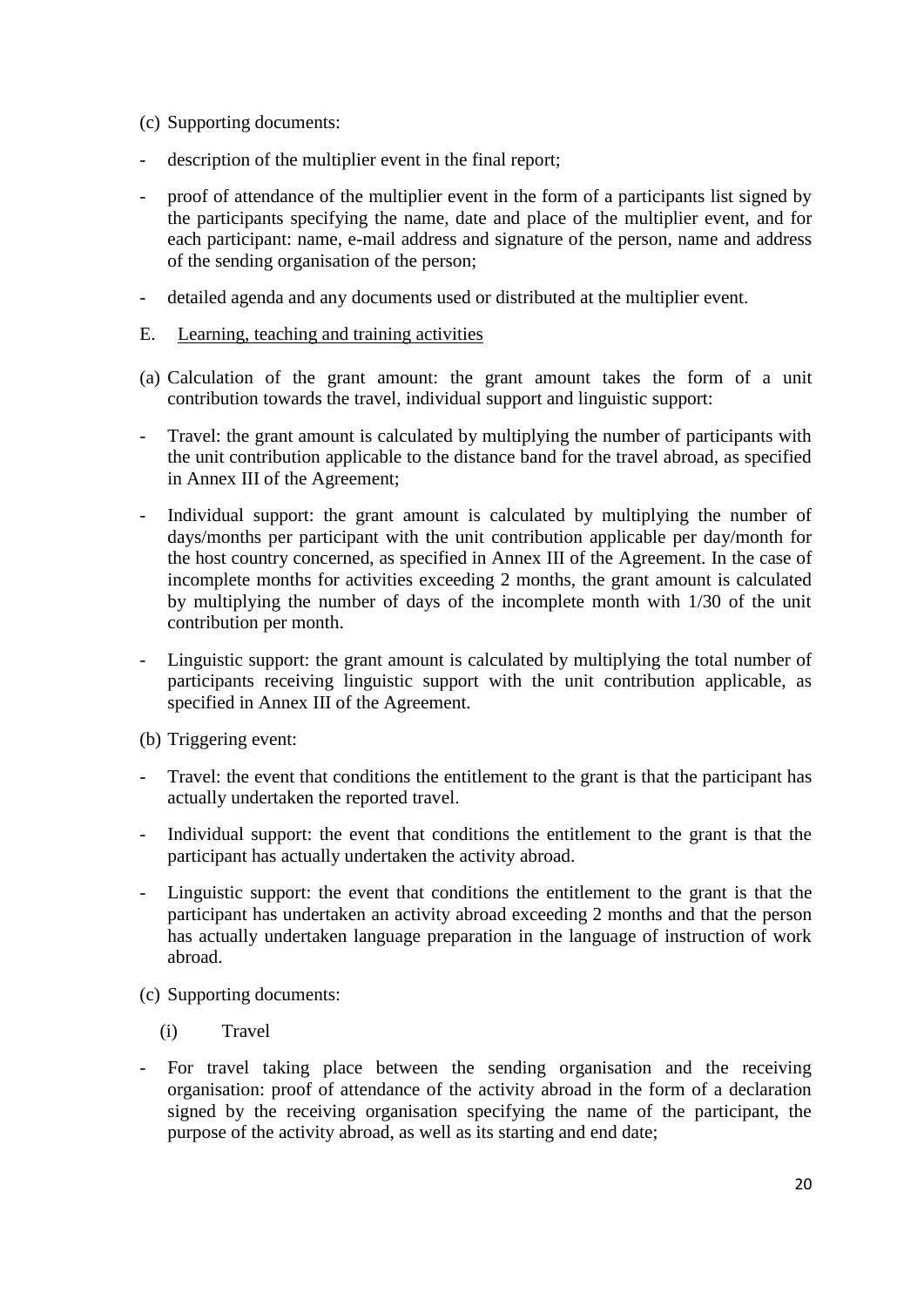- In case of travel from a place different than that where the sending organisation is located and/or travel to a place different than that where the receiving organisation is located, the actual travel itinerary shall be supported with travel tickets or other invoices specifying the place of departure and the place of arrival.
	- (ii) Individual support
- Proof of attendance of the activity abroad in the form of a declaration signed by the receiving organisation specifying the name of the participant, the purpose of the activity abroad, as well as its start and end date;
	- (iii) Linguistic support
- Proof of attendance of courses in the form of a declaration signed by the course provider, specifying the name of the participant, the language taught, the format and duration of the linguistic support provided, or
- Invoice for the purchase of learning materials, specifying the language concerned, the name and address of the body issuing the invoice, the amount and currency, and the date of the invoice, or
- in case the linguistic support is provided directly by the beneficiary: a declaration signed and dated by the participant, specifying the name of the participant, the language taught, the format and duration of the linguistic support received.

## **II.16.2.5 Key Action 3 – Structured dialogue in the Youth field**

- A. Travel
- (a) Calculation of the grant amount: the grant amount is calculated by multiplying the number of participants per distance band with the unit contribution applicable to the distance band concerned, as specified in Annex III of the Agreement. The unit contribution per distance band represents the grant amount for a return travel between the place of departure and the place of arrival.
- (b) Triggering event: the event that conditions the entitlement to the grant is that the participant has actually undertaken the reported travel.
- (c) Supporting documents:
- For travel taking place between the place of residence of the participant and the receiving organisation: proof of attendance of the activity abroad in the form of a declaration signed by the participant specifying the place and start and end date of the activity, as well as the name and e-mail address of the participant;
- In case of travel from a place different than place of residence of the participant and/or travel to a place different than that where the receiving organisation is located, the actual travel itinerary shall be supported with travel tickets or other invoices specifying the place of departure and the place of arrival.
- B. Organisational support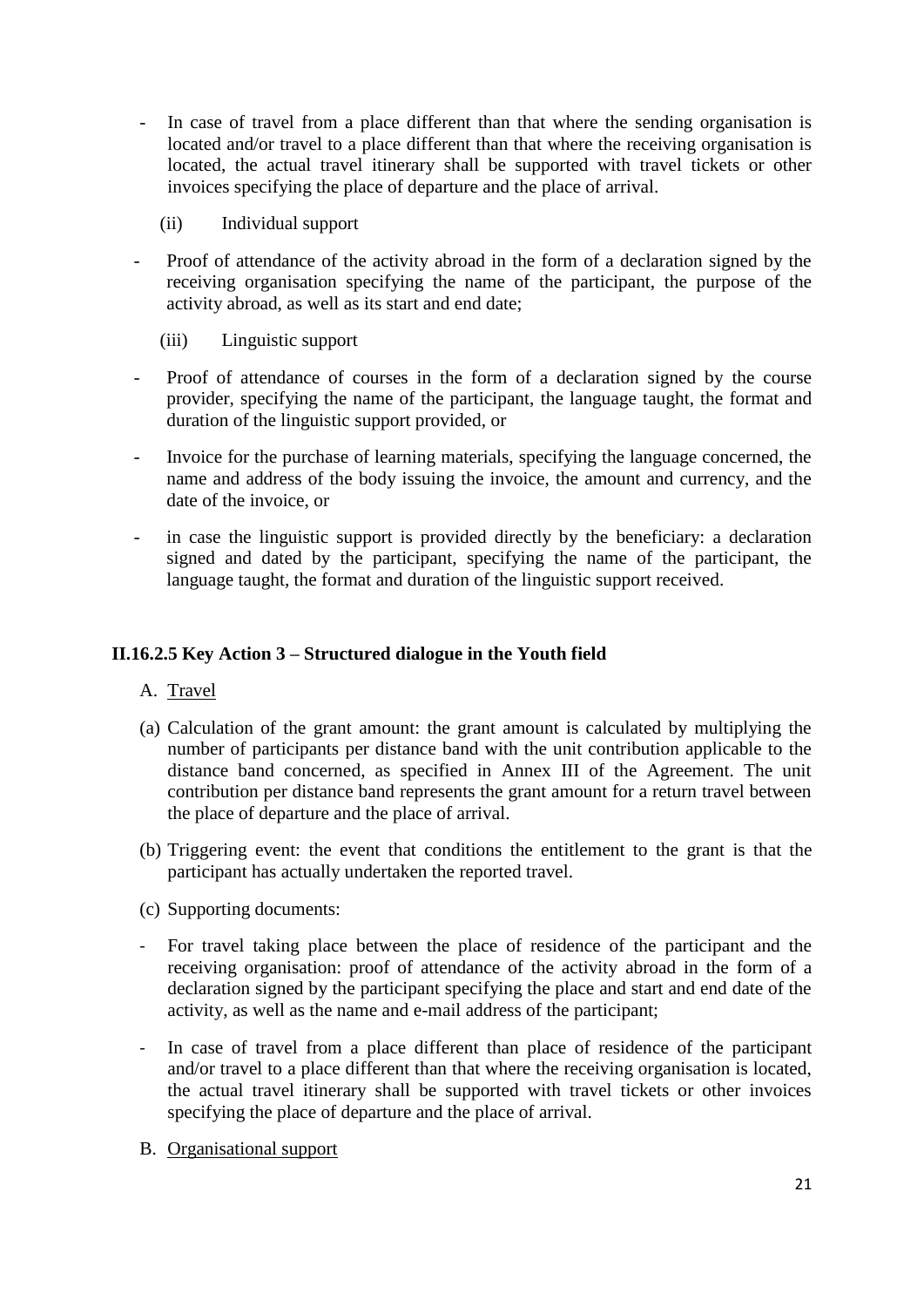- (a) Calculation of the grant amount: the grant amount is calculated by multiplying the number of days per participant with the unit contribution applicable per day for the receiving country concerned as specified in Annex III of the Agreement.
- (b) Triggering event: the event that conditions the entitlement to the grant is that the participant has actually attended the structured dialogue meeting for the specified period.
- (c) Supporting documents:
- Proofs of attendance of the structured dialogue meeting in the form of a declaration signed by the participant specifying the place and start and end date of the activity, as well as the name and e-mail address of the participant.

## **II.16.3 Conditions for the reimbursement of actual costs**

Where the grant takes the form of a reimbursement of actual costs, the following conditions shall apply:

- (a) they are incurred by the beneficiary;
- (b) they are incurred in the period set out in Article I.2.2.;
- (c) they are indicated in the estimated budget set out in Annex II or eligible following budget transfers in accordance with Article I.3.2;
- (d) they are incurred in connection with the Project as described in Annex I and are necessary for its implementation;
- (e) they are identifiable and verifiable, in particular being recorded in the accounting records of the beneficiary and determined according to the applicable accounting standards of the country where the beneficiary is established and with the usual cost accounting practices of the beneficiary;
- (f) they comply with the requirements of applicable tax and social legislation;
- (g) they are reasonable, justified, and comply with the principle of sound financial management, in particular regarding economy and efficiency;
- (h) they are not covered by a unit contribution as specified in Article II.16.1.

### **II.16.4 Calculation of actual cost**

### **II.16.4.1 Key Action 1 – School/Adult education, Higher education**

A. Special needs support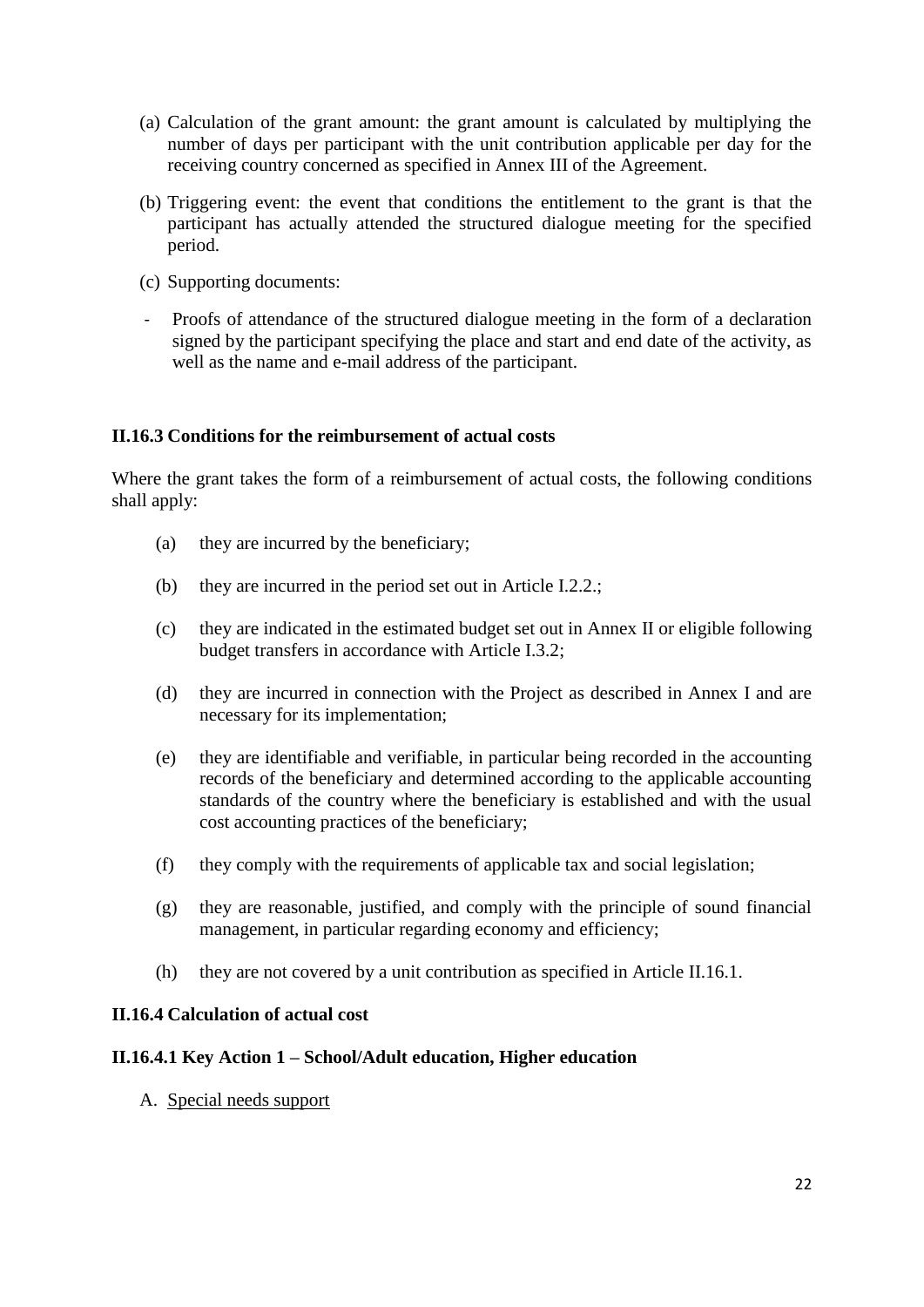- (a) Calculation of the grant amount: the grant is a reimbursement of 100% of the eligible costs actually incurred.
- (b) Eligible costs: costs that are indispensable to allow persons with disabilities to participate in the action and that are additional to costs supported by a unit contribution as specified in Article II.16.1.
- (c) Supporting documents: invoices of the actual costs incurred, specifying the name and address of the body issuing the invoice, the amount and currency, and the date of the invoice.
- B. Exceptional costs
- (a) Calculation of the grant amount: the grant is a reimbursement of 100% of the eligible costs actually incurred.
- (b) Eligible costs: costs relating to a pre-financing guarantee lodged by the beneficiary where such guarantee is required by the NA, as specified in Article I.4.1 of the Agreement.
- (c) Supporting documents: proof of the cost the financial guarantee issued by the body providing the guarantee to the beneficiary, specifying the name and address of the body issuing the financial guarantee, the amount and currency of the cost of the guarantee, and providing the date and signature of the legal representative of the body issuing the guarantee.

#### **II.16.4.2Key Action 1 – Vocational education and training**

- A. Special needs support
- (a) Calculation of the grant amount: the grant is a reimbursement of 100% of the eligible costs actually incurred.
- (b) Eligible costs: costs that are indispensable to allow persons with disabilities to participate in the action and that are additional to costs supported by a unit contribution as specified in Article II.16.1.
- (c) Supporting documents: invoices of the actual costs incurred, specifying the name and address of the body issuing the invoice, the amount and currency, and the date of the invoice.
- B. Exceptional costs
- (a) Calculation of the grant amount: the grant is a reimbursement of 100% of the eligible costs actually incurred.
- (b) Eligible costs:
- costs that are indispensable to allow learners with fewer opportunities to participate in the action and that are additional to costs supported by a unit contribution as specified in Article II.16.1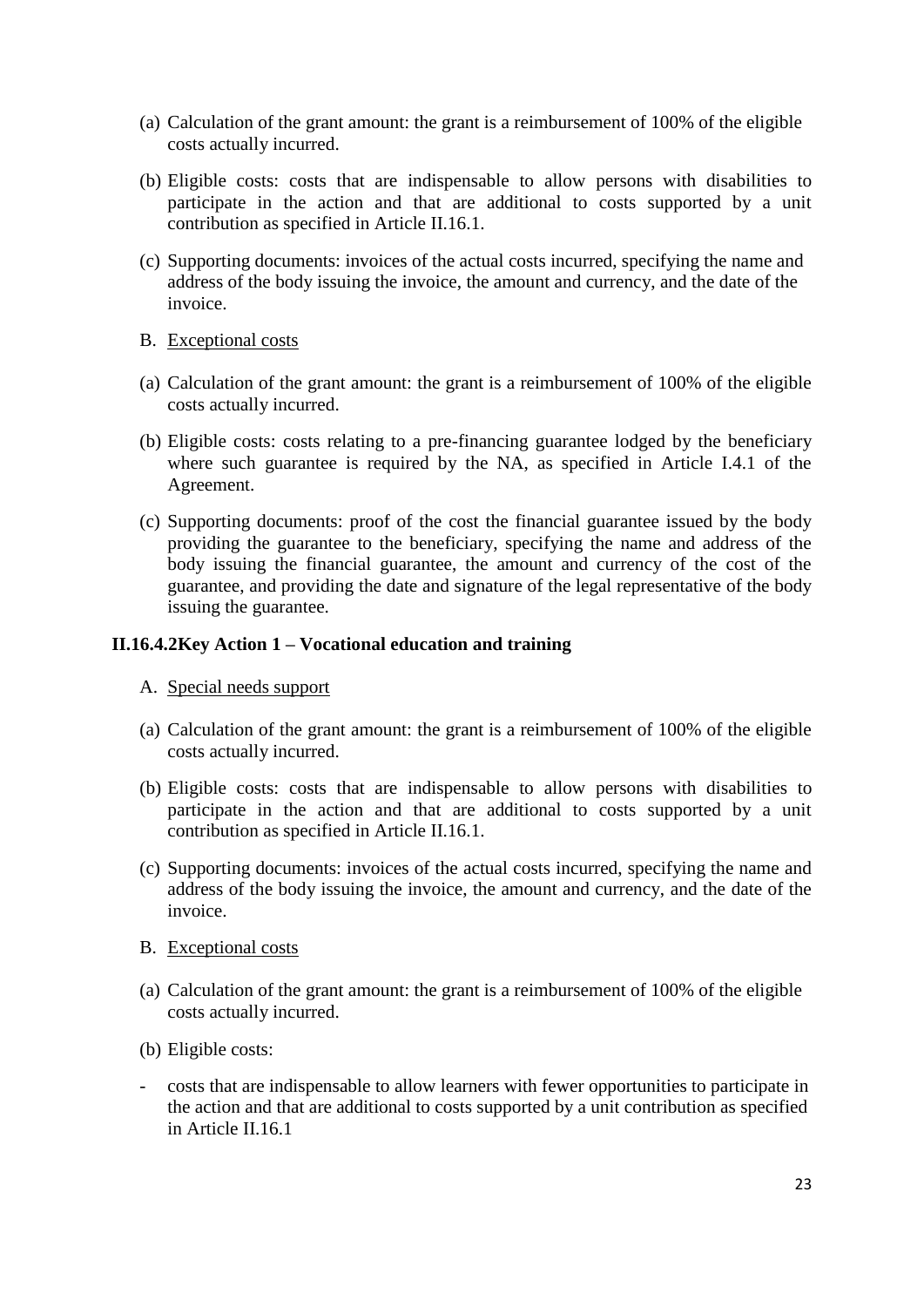- costs relating to a pre-financing guarantee lodged by the beneficiary where such guarantee is required by the NA, as specified in Article I.4.1 of the Agreement.
- (c) Supporting documents:
- In the case of costs related to the participation of learners with fewer opportunities: invoices of the actual costs incurred, specifying the name and address of the body issuing the invoice, the amount and currency, and the date of the invoice.
- In the case of a financial guarantee: proof of the cost the financial guarantee issued by the body providing the guarantee to the beneficiary, specifying the name and address of the body issuing the financial guarantee, the amount and currency of the cost of the guarantee, and providing the date and signature of the legal representative of the body issuing the guarantee.

## **II.16.4.3 Key Action 2 – school-to-school Strategic Partnerships**

- A. Special needs support
- (a) Calculation of the grant amount: the grant is a reimbursement of 100% of the eligible costs actually incurred.
- (b) Eligible costs: costs that are indispensable to allow persons with disabilities to participate in the Project and that are additional to costs supported by a unit contribution as specified in Article II.16.1.
- (c) Supporting documents: invoices of the actual costs incurred, specifying the name and address of the body issuing the invoice, the amount and currency, and the date of the invoice.
- B. Exceptional costs
- (a) Calculation of the grant amount: the grant equals the reimbursement of a) 75% of the eligible costs actually incurred or b)  $\epsilon$  50.000 excluding the costs of a financial guarantee if required by the Agreement, whichever of both ceilings is the lowest.
- (b) Eligible costs
- Sub-contracting: sub-contracting and purchase of goods and services in so far as applied for by the beneficiary as specified in Annex I and in so far as approved by the NA as specified in Annex II;
- Financial guarantee: costs relating to a pre-financing guarantee lodged by the beneficiary where such guarantee is required by the NA, as specified in Article I.4.1 of the Agreement.
- Cost related to the depreciation costs of equipment or other assets (new or secondhand) as recorded in the accounting statements of the beneficiary, provided that the asset has been purchased in accordance with Article II.9 and that it is written off in accordance with the international accounting standards and the usual accounting practices of the beneficiary. The costs of rental or lease of equipment or other assets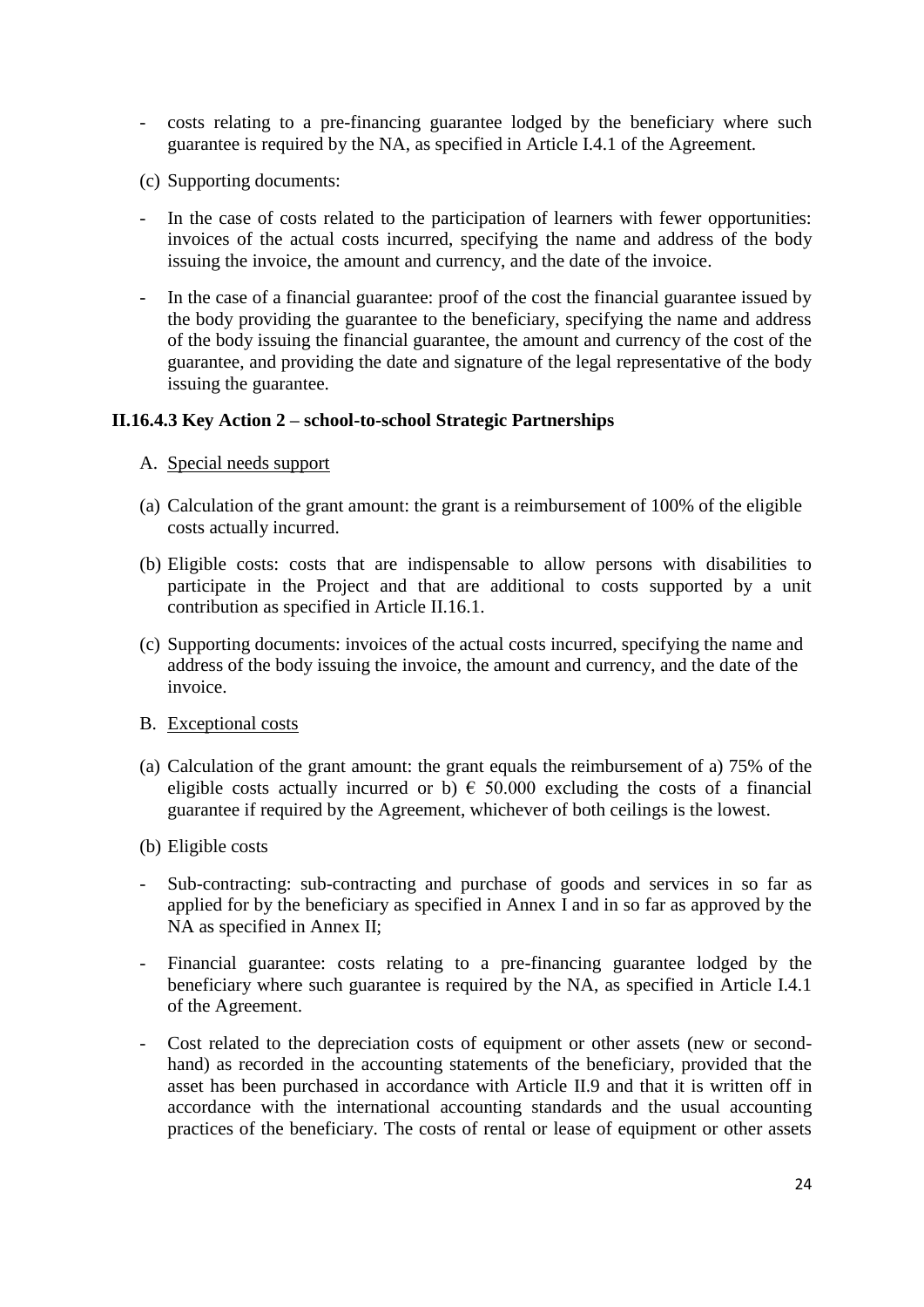are also eligible, provided that these costs do not exceed the depreciation costs of similar equipment or assets and are exclusive of any finance fee.

- (c) Supporting documents:
- Sub-contracting: invoices of the actual costs incurred, specifying the name and address of the body issuing the invoice, the amount and currency, and the date of the invoice.
- Financial guarantee: proof of the cost the financial guarantee issued by the body providing the guarantee to the beneficiary, specifying the name and address of the body issuing the financial guarantee, the amount and currency of the cost of the guarantee, and providing the date and signature of the legal representative of the body issuing the guarantee.
- Depreciation costs: proof of the purchase, rental or lease of the equipment, as recorded in the beneficiary's accounting statements, justifying that these costs correspond to the period set out in Article I.2.2 and the rate of actual use for the purposes of the action may be taken into account.

## **II.16.4.4 Key Action 3 – Structured dialogue in the Youth field**

### A. Special needs support

- (a) Calculation of the grant amount: the grant is a reimbursement of 100% of the eligible costs actually incurred.
- (b) Eligible costs: costs that are indispensable to allow persons with disabilities to participate in the Project and that are additional to costs supported by a unit contribution as specified in Article II.16.1.
- (c) Supporting documents: invoices of the actual costs incurred, specifying the name and address of the body issuing the invoice, the amount and currency, and the date of the invoice.

### B. Exceptional costs

- (a) Calculation of the grant amount: the grant is a reimbursement of 100% of the eligible costs actually incurred.
- (b) Eligible costs:
- costs related to visa, residence permits, vaccinations of participants in mobility activities abroad
- costs connected to (online) consultations and opinion polls of young people if necessary for the Project.
- (c) Supporting documents: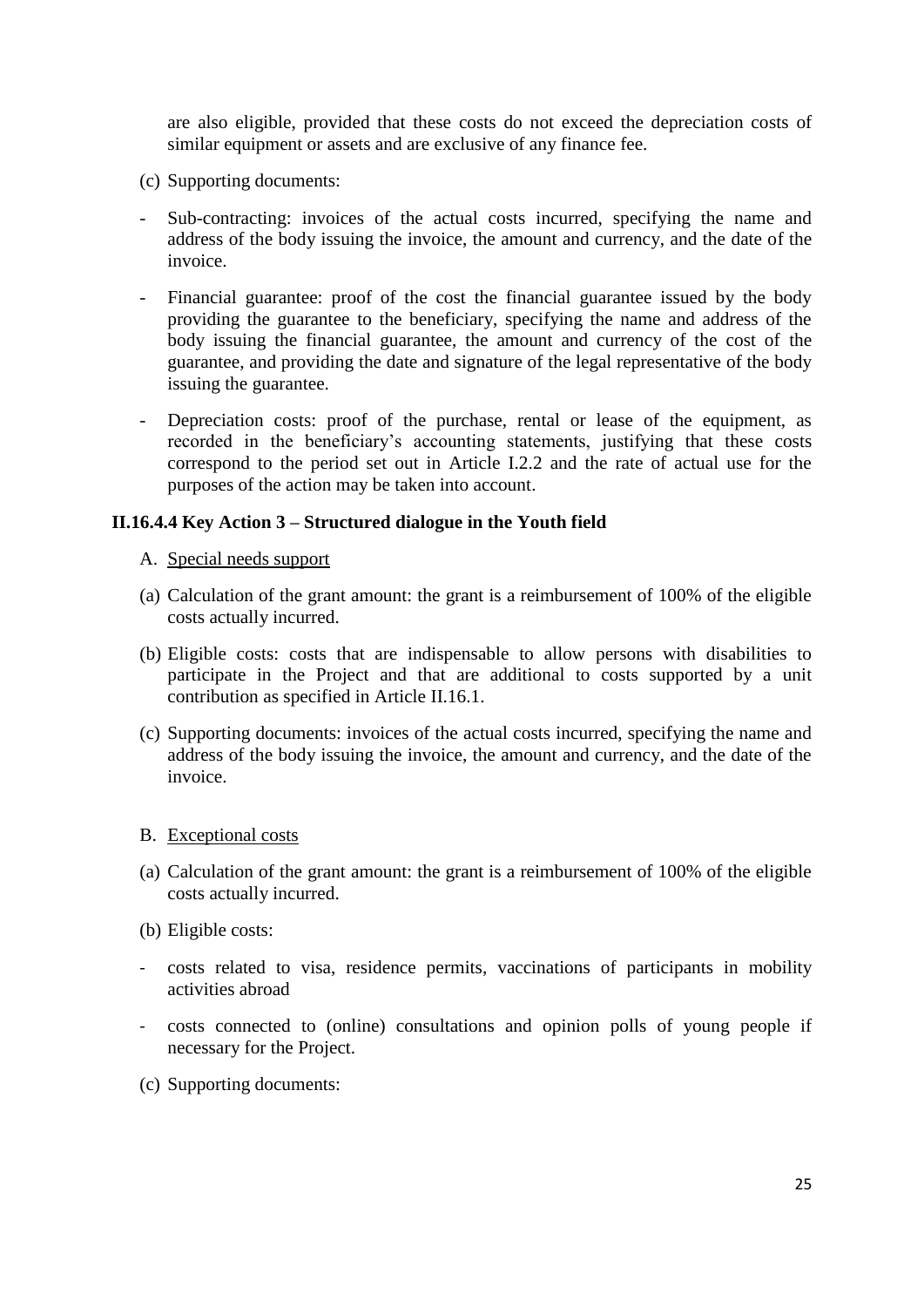- In the case of costs related to visa, residence permits, vaccinations: proof of payment on the basis of invoices specifying the name and address of the body issuing the invoice, the amount and currency, and the date of the invoice;
- In the case of costs connected to (online) consultations and opinion polls of young people: proof of payment of the costs incurred on the basis of an invoice specifying the name and address of the body issuing the invoice, the amount and currency, and the date of the invoice.

# **II.16.5 Ineligible costs**

In addition to any other costs which do not fulfill the conditions set out in Articles II.16.1 and II.16.3, the following costs shall not be considered eligible:

- (a) return on capital;
- (b) debt and debt service charges;
- (c) provisions for losses or debts;
- (d) interest owed;
- (e) doubtful debts;
- (f) exchange losses;
- (g) costs of opening and operating bank accounts (including costs of transfers from the NA charged by the bank of the beneficiary);
- (h) costs declared by the beneficiary in the framework of another Project receiving a grant financed from the Union budget (including grants awarded by a Member State and financed from the Union budget and grants awarded by other bodies than the Commission for the purpose of implementing the Union budget); in particular, indirect costs shall not be eligible under a grant for an Project awarded to the beneficiary when it already receives an operating grant financed from the Union budget during the period in question;
- (i) in the case of renting or leasing of equipment, the cost of any buy-out option at the end of the lease or rental period;
- (j) contributions in kind from third parties;
- (k) excessive or reckless expenditure;
- (l) VAT, when is considered as recoverable under the applicable national VAT legislation.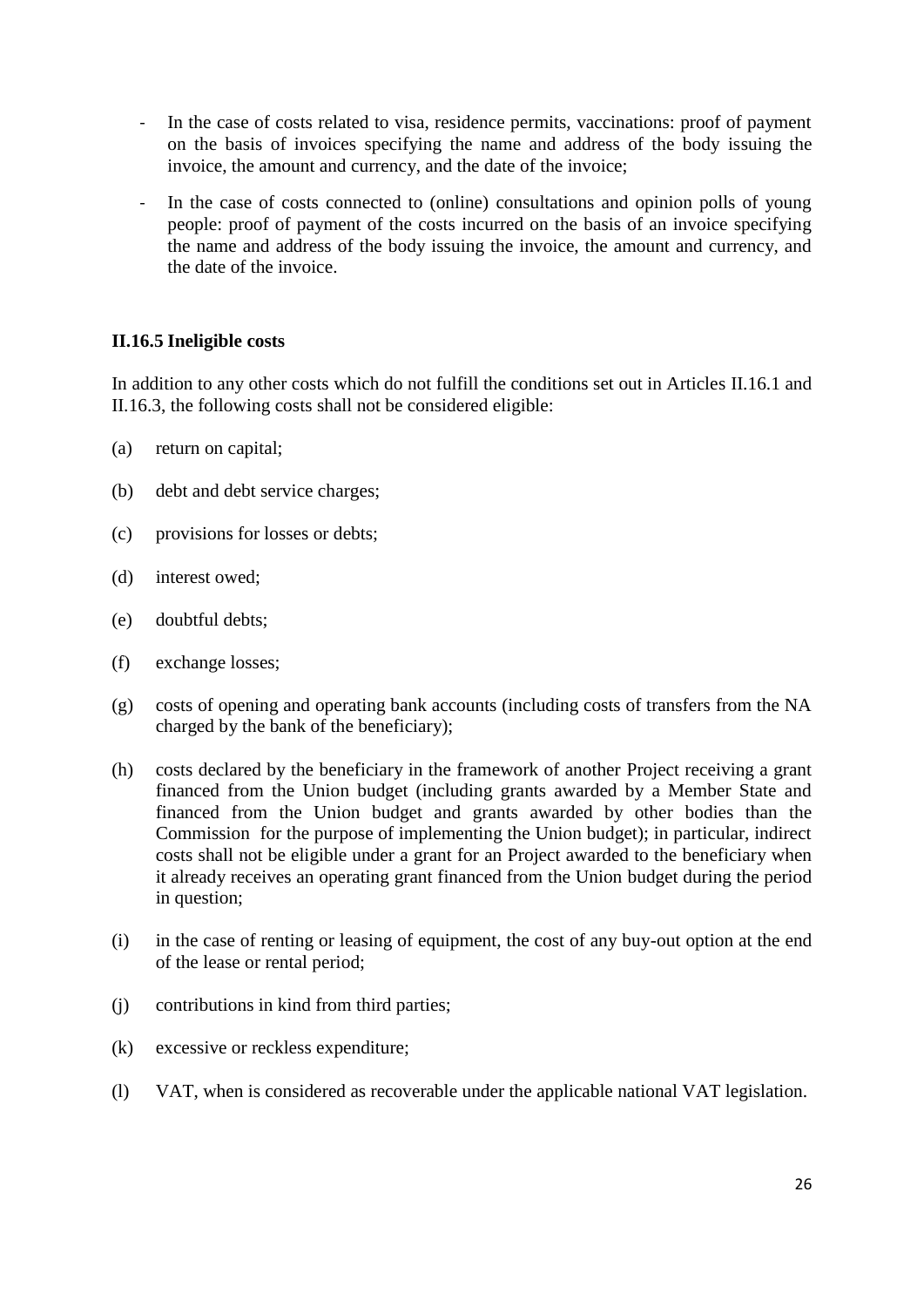# **ARTICLE II.17 - FURTHER PAYMENT ARRANGEMENTS**

### **II.17.1 Financial guarantee**

Where payment of pre-financing is conditional on receipt of a financial guarantee, the financial guarantee shall fulfill the following conditions:

- (a) it is provided by a bank or an approved financial institution or, at the request of the beneficiary and acceptance by the NA, by a third party;
- (b) the guarantor stands as first-call guarantor and does not require the NA have recourse against the principal debtor (i.e. the beneficiary); and
- (c) it provides that it remains in force until the pre-financing is cleared against payment of the balance by the NA and, in case the payment of the balance is made in accordance with Article II.19, three months after the beneficiary was notified in accordance with Article II.19.2 second sub-paragraph. The NA shall release the guarantee within the following month.

## **II.17.2 Suspension of the time limit for payment**

The NA may suspend the time limit for payment specified in Articles I.4.2 and I.4.4 at any time by formally notifying the beneficiary that its request for payment cannot be met, either because it does not comply with the provisions of the Agreement, or because the appropriate supporting documents have not been produced, or because there is doubt about the eligibility of the costs declared in theinterim or final reports.

The beneficiary shall be notified as soon as possible of any such suspension, together with the reasons thereof.

Suspension shall take effect on the date when notification is sent by the NA. The remaining payment period shall start to run again from the date on which the requested information or revised documents are received or the necessary further verification, including on-the-spot checks, is carried out. Where the suspension exceeds two months, the beneficiary may request a decision by the NA on whether the suspension is to be continued.

Where the time limit for payment has been suspended following the rejection of one of the interim reports provided for by Article I.4.2 or the final report provided for by Article I.4.3 and the new report submitted is also rejected, the NA reserves the right to terminate the Agreement in accordance with Article II.15.2.1(b)*,* with the effects described in Article II.15.3*.*

### **II.17.3 Suspension of payments**

The NA may, at any time during the implementation of the Agreement, suspend the prefinancing payments or payment of the balance:

(a) if the NA has evidence that the beneficiary has committed substantial errors, irregularities or fraud in the award procedure or in the implementation of the grant, or if the beneficiary fails to comply with its obligations under the Agreement;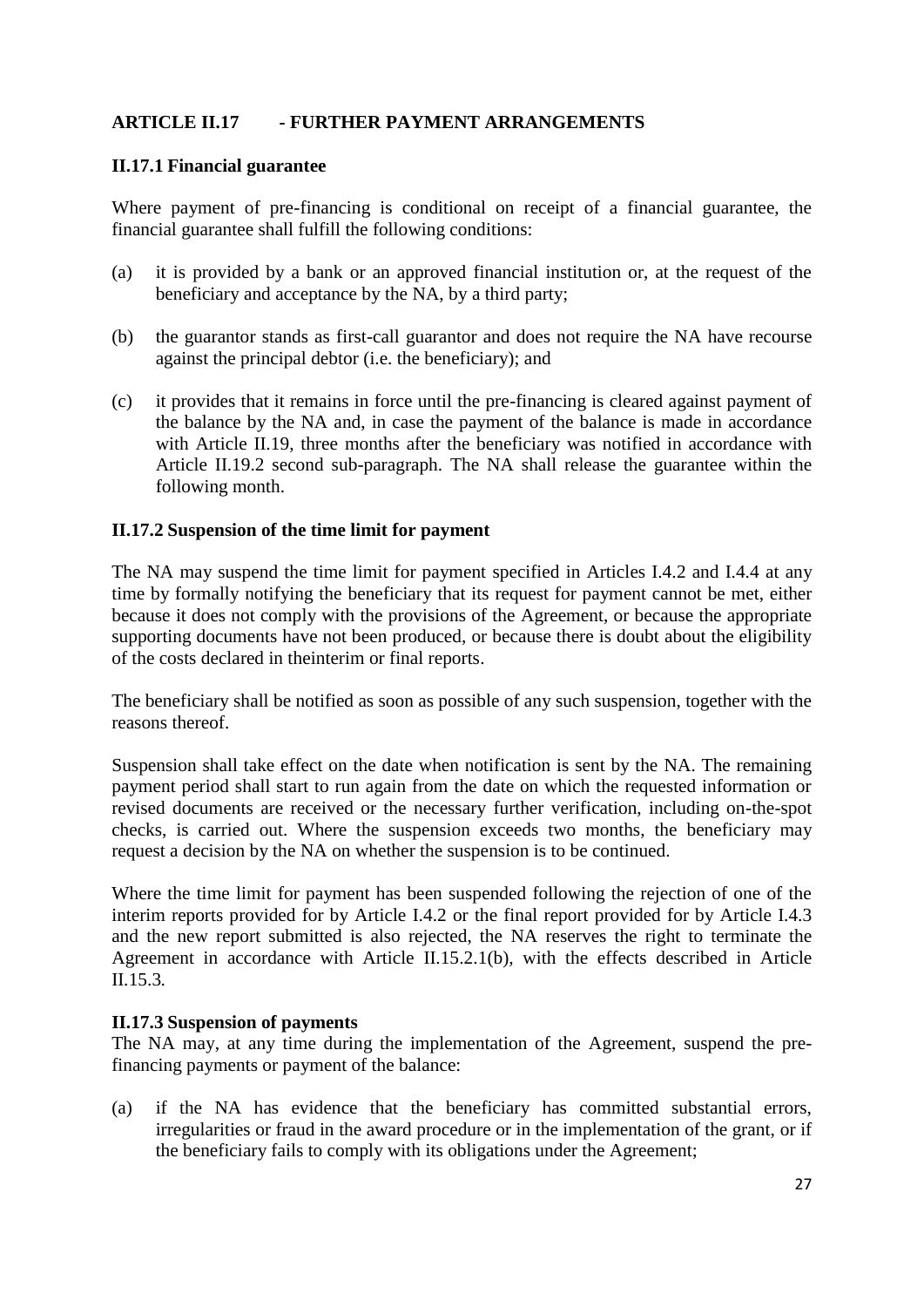(b) if the NA suspects substantial errors, irregularities, fraud or breach of obligations committed by the beneficiary in the award procedure or in the implementation of the Agreement and needs to verify whether they have actually occurred.

Before suspending payments, the NA shall formally notify the beneficiary of its intention to suspend payments, specifying the reasons thereof and, in the cases referred to in point (a) of the first subparagraph, the necessary conditions for resuming payments. The beneficiary shall be invited to make any observations within 30 calendar days from receipt of this notification.

If, after examination of the observations submitted by the beneficiary, the NA decides to stop the procedure of payment suspension, the NA shall formally notify the beneficiary thereof.

If no observations have been submitted or if, despite the observations submitted by the beneficiary, the NA decides to pursue the procedure of payment suspension, it may suspend payments by formally notifying the beneficiary, specifying the reasons for the suspension and, in the cases referred to in point (a) of the first subparagraph, the definitive conditions for resuming payments or, in the case referred to in point (b) of the first subparagraph, the indicative date of completion of the necessary verification.

The suspension of payments shall take effect on the date when the notification is sent by the NA.

In order to resume payments, the beneficiary shall endeavour to meet the notified conditions as soon as possible and shall inform the NA of any progress made in this respect.

The NA shall, as soon as it considers that the conditions for resuming payments have been met or the necessary verification, including on-the-spot checks, has been carried out, formally notify the beneficiary thereof.

During the period of suspension of payments and without prejudice to the right to suspend the implementation in accordance with Article II.14.1 or to terminate the Agreement in accordance with Article II.15.1, the beneficiary is not entitled to submit any requests for payments.

The corresponding requests for payments may be submitted as soon as possible after resumption of payments or may be included in the first request for payment due following resumption of payments in accordance with the schedule laid down in Article I.4.2 and Article I.4.3.

## **II.17.4 Notification of amounts due**

The NA shall formally notify the amounts due, specifying whether it is a further prefinancing payment, or the payment of the balance. In the case of payment of the balance, it shall also specify the final amount of the grant determined in accordance with Article II.18.

### **II.17.5 Interest on late payment**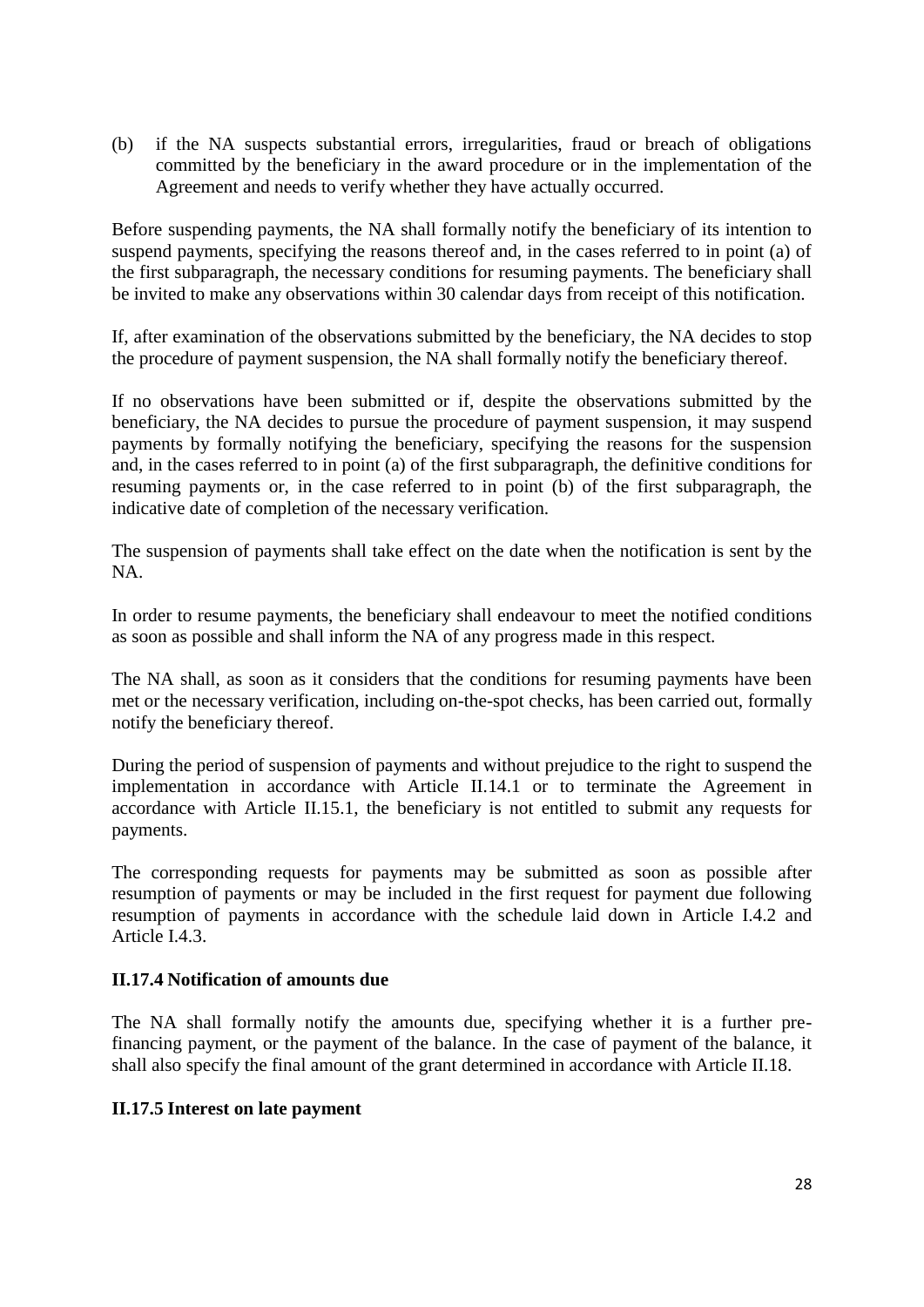On expiry of the time limits for payment specified in Articles I.4.2, I.4.3 and I.4.4 and II.17.1, and without prejudice to Articles II.17.2 and II.17.3, the beneficiary is entitled to interest on late payment. The interest payable shall not be considered for the purposes of determining the final amount of grant within the meaning of Article II.18.3.

The interest payable shall be determined according to the provisions laid down in the national law applicable to the Agreement or in the rules of the NA.

In the absence of such provisions the interest payable shall be determined according to the following rules:

- (a) The late payment interest rate is the rate applied by the European Central Bank for its main refinancing operations in euros ("the reference rate"), plus three and a half points. The reference rate shall be the rate in force on the first day of the month in which the time limit for payment expires, as published in the C series of the *Official Journal of the European Union*.
- (b) The suspension of the time limit for payment in accordance with Article II.17.2 or of payment by the NA in accordance with Article II.17.3 may not be considered as late payment.
- (c) Interest on late payment shall cover the period running from the day following the due date for payment, up to and including the date of actual payment as established in Article II.17.7.
- (d) By exception, when the calculated interest is lower than or equal to EUR 200, it shall be paid only upon request submitted by the beneficiary within two months of receiving late payment.

# **II.17.6 Currency for requests for payments and payments**

All payments by the NA to the beneficiary shall be made in euro.

Where the beneficiary keeps its general accounts in euro, it shall convert costs incurred in another currency into euro according to its usual accounting practices.

Where the beneficiary keeps its general accounts in a currency other than the euro, it shall convert costs incurred in another currency into euro at the average of the daily exchange rates published in the C series of *Official Journal of the European Union*, determined over the corresponding reporting period. Where no daily euro exchange rate is published in the *Official Journal of the European Union* for the currency in question, conversion shall be made at the average of the monthly accounting rates established by the Commission and published on on its website [\(http://ec.europa.eu/budget/contracts\\_grants/info\\_contracts/inforeuro/inforeuro\\_en.cfm\)](http://ec.europa.eu/budget/contracts_grants/info_contracts/inforeuro/inforeuro_en.cfm), determined over the corresponding reporting period.

# **II.17.7 Date of payment**

Payments by the NA shall be deemed to be effected on the date when they are debited to the NA's account unless the national law provides otherwise.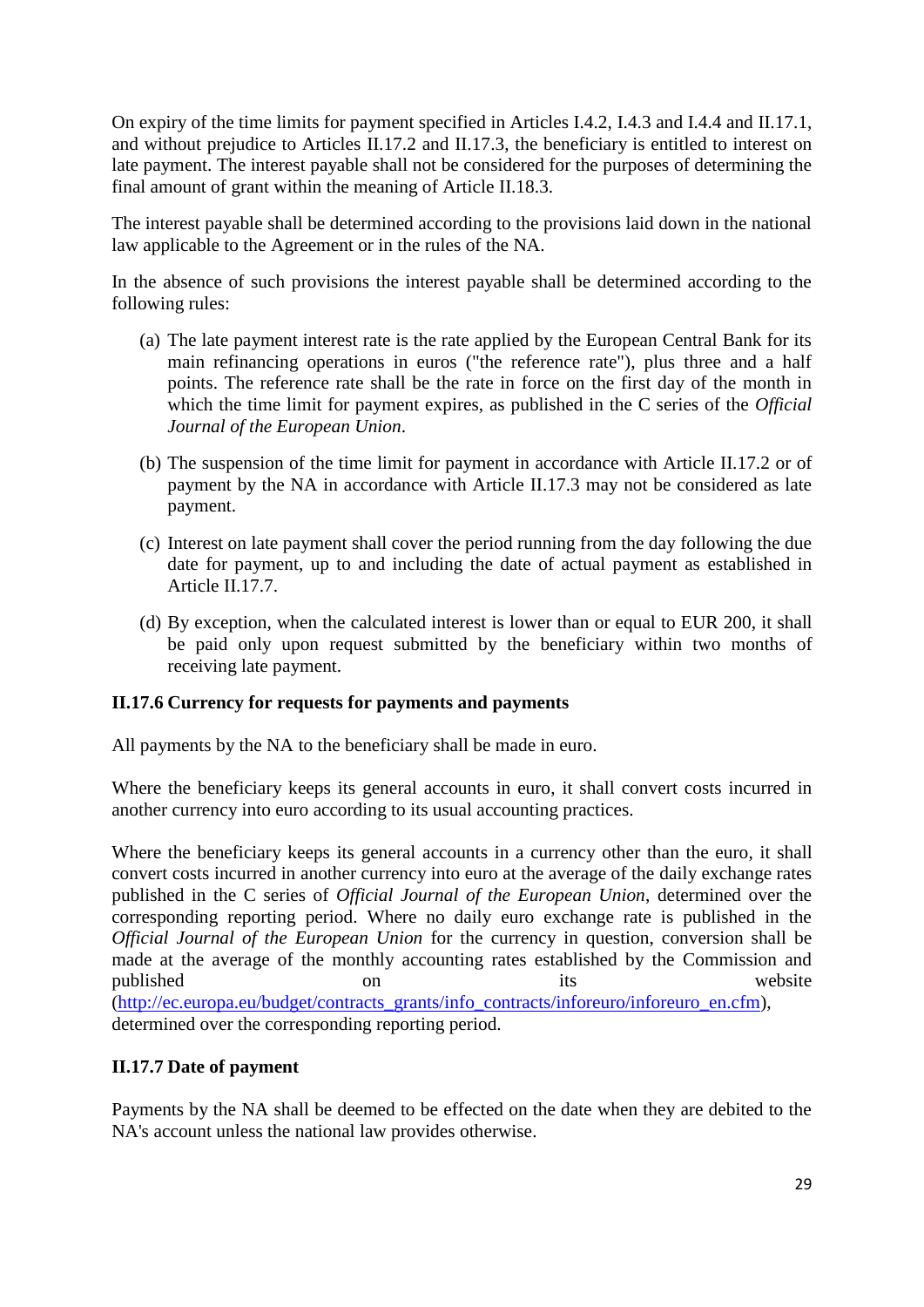## **II.17.8 Costs of payment transfers**

Costs of the payment transfers shall be borne in the following way:

- (a) costs of transfer charged by the bank of the NA shall be borne by the NA;
- (b) costs of transfer charged by the bank of the beneficiary shall be borne by the beneficiary;
- (c) all costs of repeated transfers caused by one of the parties shall be borne by the party which caused the repetition of the transfer.

## **ARTICLE II.18 - DETERMINING THE FINAL AMOUNT OF THE GRANT**

## **II.18.1 Calculation of the final amount**

Without prejudice to Articles II.18.2, II.18.3 and II.18.4, the final amount of the grant shall be determined as follows:

- (a) where the grant takes the form of the reimbursement of eligible costs, the amount shall be obtained by application of the reimbursement rate specified in that Article to the eligible costs of the Project approved by the NA for the corresponding categories of costs, for the beneficiary;
- (b) where the grant takes the form of a unit contribution, the amount shall be obtained by multiplying the unit contribution specified in that Article by the actual number of units approved by the NA for the beneficiary.

Where Annex II provides for a combination of different forms of grants, these amounts shall be added.

### **II.18.2 Maximum amount**

The total amount paid to the beneficiary by the NA may in no circumstances exceed the maximum amount specified in Article I.3.1.

Where the amount determined in accordance with Article II.18.1 exceeds this maximum amount, the final amount of the grant shall be limited to the maximum amount specified in Article I.3.1.

### **II.18.3 No-profit rule and taking into account of receipts**

- **II.18.3.1** The grant may not produce a profit for the beneficiary. "Profit" shall mean a surplus of the receipts over the eligible costs of the Project.
- **II.18.3.2** The receipts to be taken into account are the receipts established, generated or confirmed on the date on which the request for payment of the balance is drawn up by the beneficiary, which fall within one of the following two categories: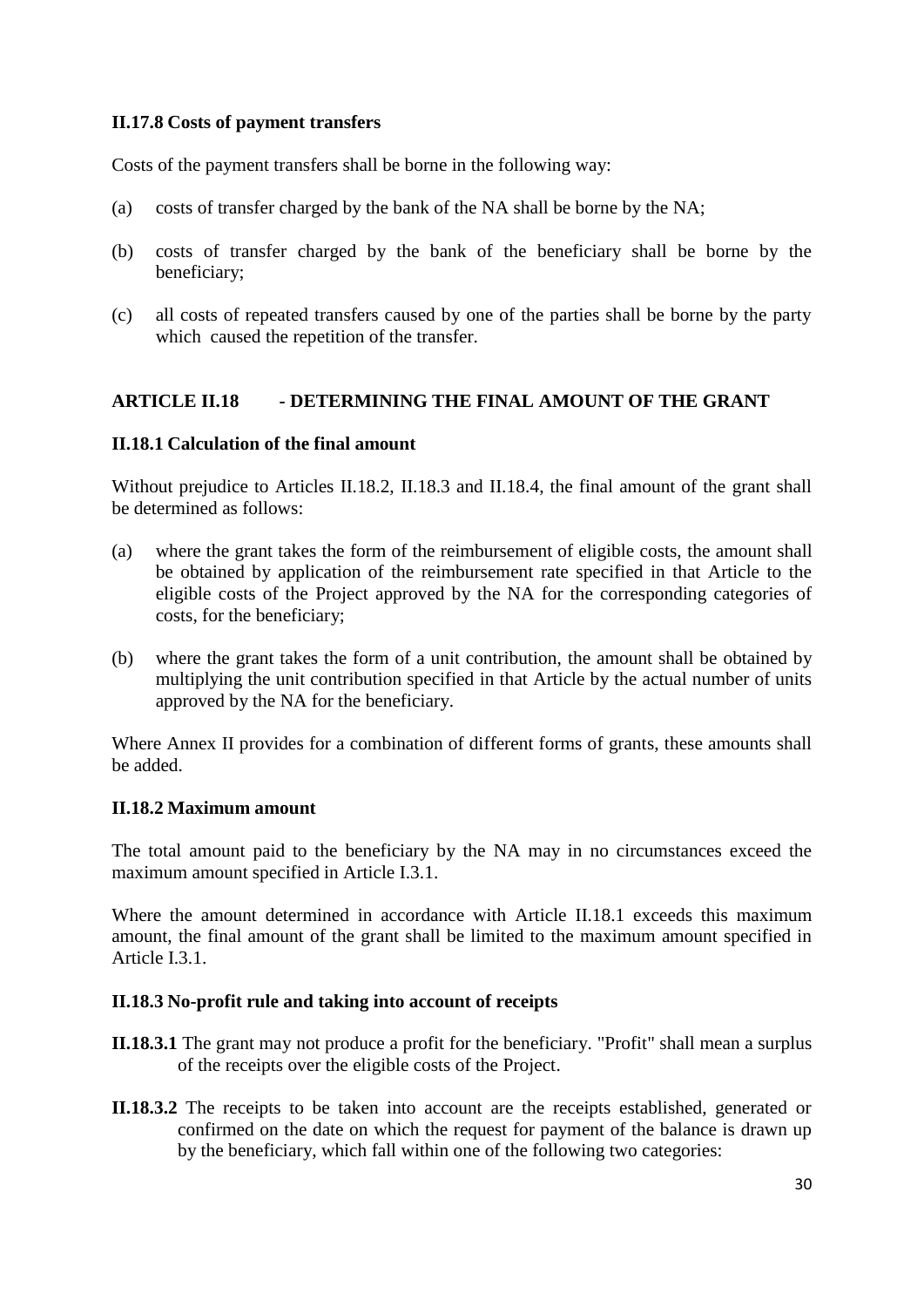- (a) income generated by the Project; or
- (b) financial contributions specifically assigned by the donors to the financing of the eligible costs of the Project reimbursed by the NA in accordance with Article I.3.
- **II.18.3.3** The following shall not be considered as a receipt to be taken into account for the purpose of verifying whether the grant produces a profit for the beneficiary:
- (a) financial contributions referred to in point (b) of Article II.18.3.2, which may be used by the beneficiary to cover costs other than the eligible costs under the Agreement;
- (b) financial contributions referred to in point (b) of Article II.18.3.2, the unused part of which is not due to the donor at the end of the period set out in Article I.2.2.
- **II.18.3.4** The eligible costs to be taken into account are the eligible costs approved by the NA for the categories of costs reimbursed in accordance with Article II.16.
- **II.18.3.5** Where the final amount of the grant determined in accordance with Articles II.18.1 and II.18.2 would result in a profit for the beneficiary, the profit shall be deducted in proportion to the final rate of reimbursement of the actual eligible costs of the Project approved by the NA for the categories of costs referred to in Article II.16.3. This final rate shall be calculated on the basis of the final amount of the grant in the form referred to in Article I.3.1, as determined in accordance with Articles II.18.1 and II.18.2.

### **II.18.4 Reduction for poor, partial or late implementation**

If the Project is not implemented or is implemented poorly, partially or late, the NA may reduce the grant initially provided for, in line with the actual implementation of the Project according to the terms laid down in Annex III.

### **II.18.5 Notification of the final grant amount**

The NA shall inform the beneficiary of the final grant amount by way of a formal notification letter sent within 60 calendar days of receipt of the final report from the beneficiary. The beneficiary shall make any observations on the final grant amount within 30 calendar days from the receipt of notification letter.

In so far as the beneficiary submits his observations to the NA within the authorised period, the NA shall analyse them and inform the beneficiary of the final grant amount by way of a notification letter specifying the revised final grant amount within 30 calendar days of receipt of the observations from the beneficiary.

The provisions set out in this Article are without prejudice to the possibility for the beneficiary or the NA to take legal action against the other party in accordance with the provisions set out in Article I.8.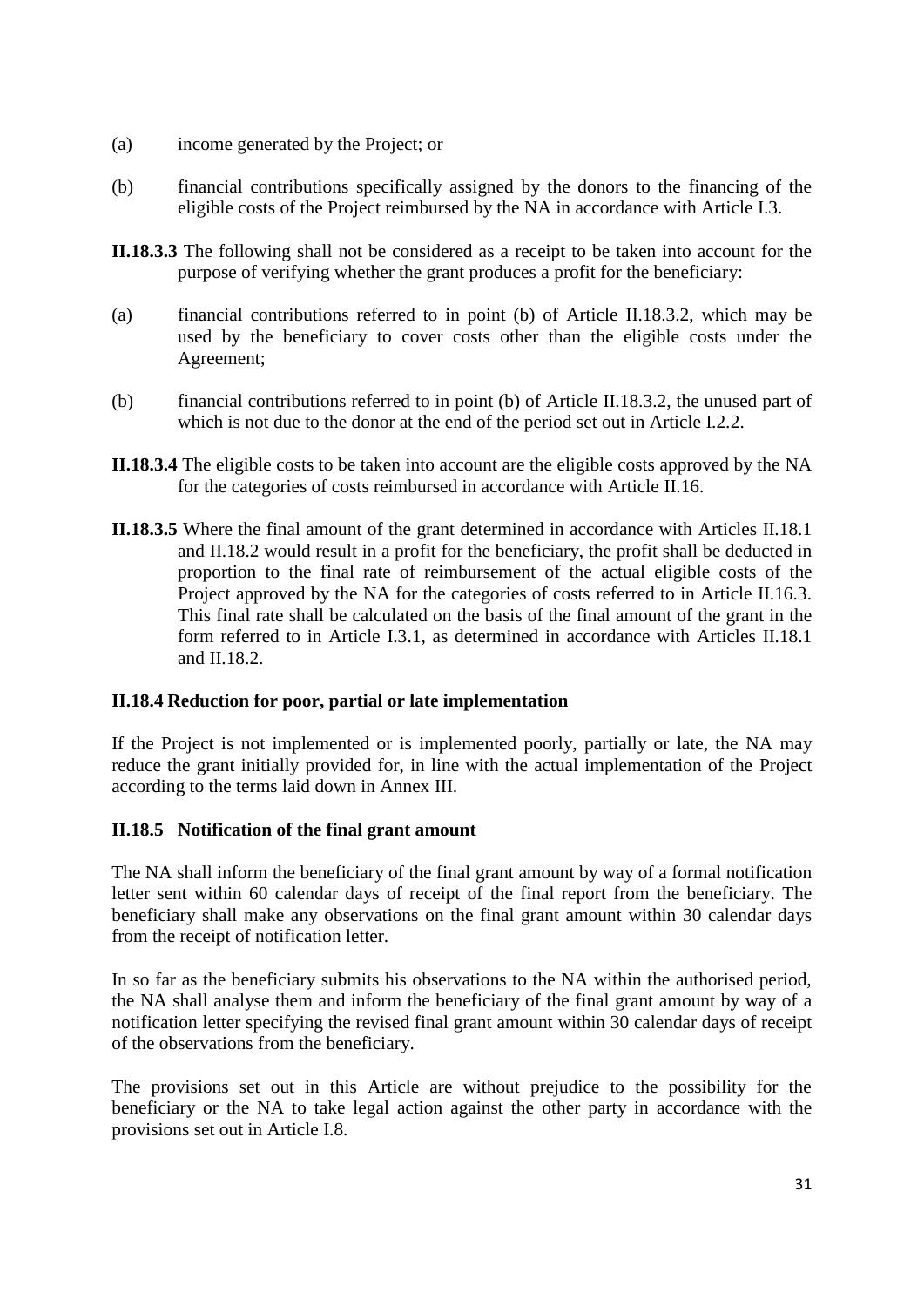# **ARTICLE II.19 RECOVERY**

# **II.19.1 Financial responsibility**

Where an amount is to be recovered under the terms of the Agreement, the beneficiary shall repay the NA the amount in question.

### **II.19.2 Recovery procedure**

Before recovery, the NA shall notify through a notification letter the beneficiary of its intention to recover the amount unduly paid, specifying the amount due and the reasons for recovery and inviting the beneficiary to make any observations within 30 calendar days from the receipt of notification letter.

In case the beneficiary submit its observations within the period thereof, the NA shall send to the beneficiary a notification letter with the revised final grant amount, the amount due for reimbursement and the instructions for recovery.

If the beneficiary has not reimbursed the amount due by the date specified in the notification letter or has not provided any observations by the due date, the NA shall recover, whenever possible, the amount due by offsetting it against any amounts owed to the beneficiary by the NA after informing him accordingly that the amount due for reimbursement will be deducted from a payment underway or from a future payment.

If the reimbursement has not been received from the beneficiary following the above provisions, the NA shall recover the amount due:

- (a) by drawing on the financial guarantee where provided for in accordance with Article I.4.1 ;
- (b) by taking legal action against the Beneficiary in accordance with national law as determined in accordance with Article I.8.

### **II.19.3 Interest on late payment**

If payment has not been made by the date set out in notification letter the amount due shall bear interest at the rate established in Article II.17.5. Interest on late payment shall cover the period running from the day following the due date for payment, up to and including the date when the NA actually receives payment in full of the outstanding amount.

Any partial payment shall first be appropriated against charges and interest on late payment and then against the principal.

### **II.19.4 Bank charges**

Bank charges incurred in connection with the recovery of the sums owed to the NA shall be borne by the beneficiary except where Directive 2007/64/EC of the European Parliament and of the Council of 13 November 2007 on payment services in the internal market amending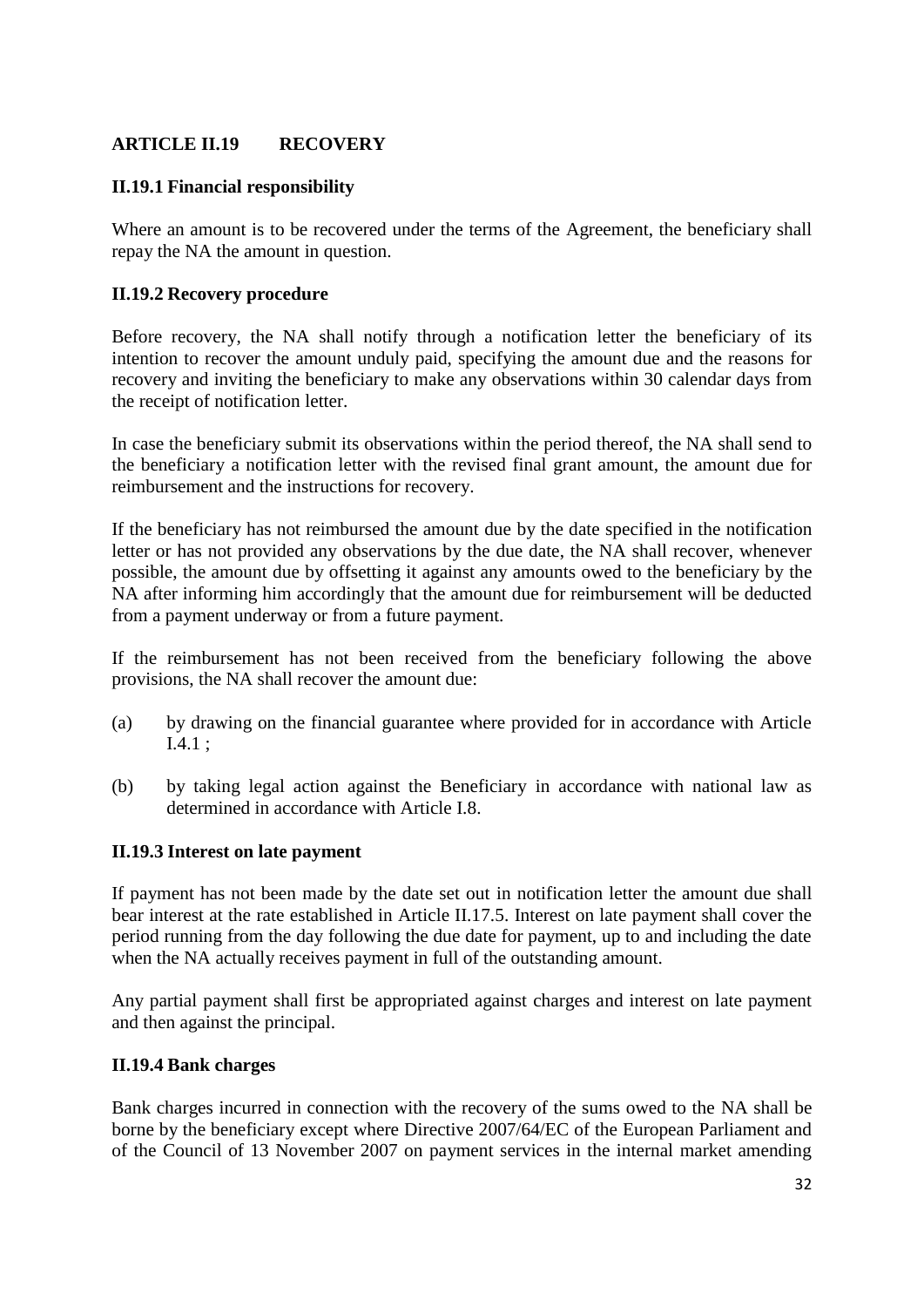Directives 97/7/EC, 2002/65/EC, 2005/60/EC and 2006/48/EC and repealing Directive 97/5/EC applies.

# **ARTICLE II.20 - CHECKS AND AUDITS**

### **II.20.1 Technical and financial checks or audits**

The NA and the Commission may carry out technical and financial checks and audits in relation to the use of the grant.

Information and documents provided in the framework of checks or audits shall be treated on a confidential basis.

Checks and audits made by the NA and the Commission may be carried out either directly by its own staff or by any other outside body authorised to do so on their behalf. Checks and audits may be undertaken on the basis of desk checks at the premises of the NA, the Commission or any person or body mandated by them, or they can take place on the spot at the premises of the beneficiary or sites and premises where the Project is or was carried out.

The beneficiary shall grant the NA, the Commission as well as any person or body mandated by them a full right of access to all documents concerning the implementation of the Project, its results and the use of the grant in accordance with the terms and conditions of the present Agreement. The beneficiary shall grant them also access to the sites and premises where the Project is or was carried out. This right of access shall be granted until five years after the date of the payment of the balance of the grant or the reimbursement thereof by the beneficiary, unless a longer duration is required by the national law.

Checks and audits may be initiated during the implementation of the Agreement and for a period of five years starting from the date of payment of the balance. This period shall be limited to three years if the maximum amount specified in Article I.3.1 is not more than EUR 60 000.

The check or audit procedure shall be deemed to be initiated on the date of receipt of the letter of the NA announcing it.

### **II.20.2 Duty to keep documents**

The beneficiary shall keep all original documents, especially accounting and tax records, stored on any appropriate medium, including digitalised originals when they are authorised by its national law and under the conditions laid down therein, for a period of five years starting from the date of payment of the balance, unless a longer duration is required by the national law.

If the maximum amount specified in Article I.3.1 is not more than EUR 60 000, this period shall be limited to three years, unless a longer duration is required by the national law. .

The periods set out in the first and second subparagraphs shall be longer if there are on-going audits, appeals, litigation or pursuit of claims concerning the grant. In such cases, the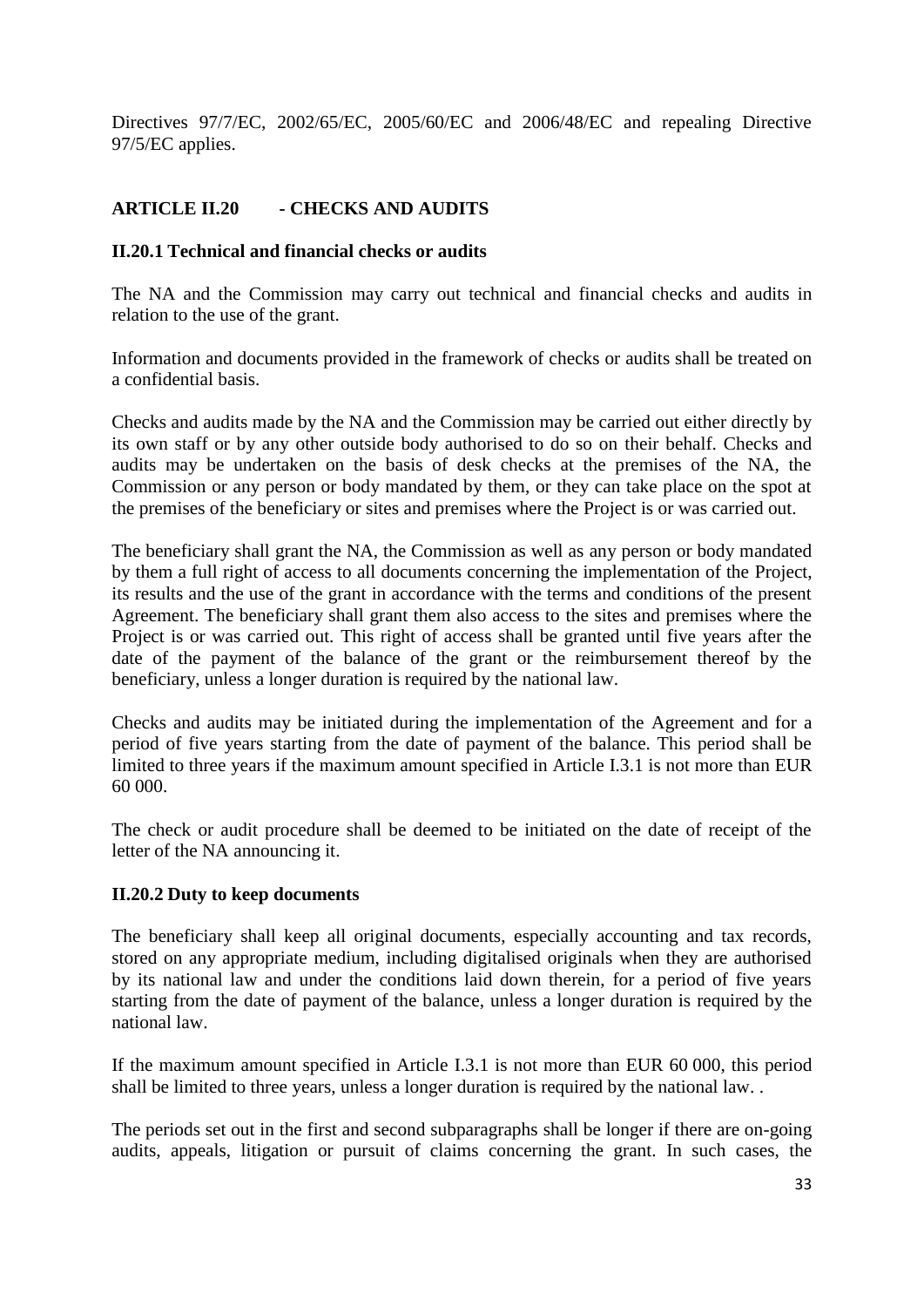beneficiary shall keep the documents until such audits, appeals, litigation or pursuits of claims are closed.

## **II.20.3 Obligation to provide information**

The beneficiary shall provide any information, including information in electronic format, requested by the NA and the Commission, or by any person or body authorised by them, in the context of checks or audits as referred to in Article II.20.1.

In case the beneficiary does not comply with the obligation set out in the first subparagraph, the NA may consider:

- (a) any cost insufficiently substantiated by information provided by the beneficiary as ineligible;
- (b) any unit contribution insufficiently substantiated by information provided by the beneficiary as undue.

## **II.20.4 Contradictory procedure**

On the basis of the findings established during any checks or audits, the NA shall send within 30 calendar days of the end of the check a provisional report to the beneficiary, who shall have 30 calendar days from the date of receipt to submit its observations. The NA shall send its final report to the beneficiary within 30 calendar days of expiry of the time limit for submission of observations by the beneficiary.

### **II.20.5 Effects of findings of audits and checks**

On the basis of the final findings of audits or checks, the NA may take the measures which it considers necessary, including recovery of all or part of the payments made by it, in accordance with Article II.19.

In the case of final findings of audits or checks made after the payment of the balance, the amount to be recovered shall correspond to the difference between the revised final amount of the grant, determined in accordance with Article II.18, and the total amount paid to the beneficiary under the Agreement for the implementation of the Project.

### **II.20.6 Checks and inspections by OLAF**

The European Anti-Fraud Office (OLAF) may carry out investigations including on-the-spot checks and inspections, in accordance with the provisions and procedures laid down in (i) Regulation (EU, Euratom) No. 883/2013 of the European Parliament and of the Council concerning investigations conducted by the European Anti-Fraud Office (OLAF) and repealing Regulation (EC) no. 1073/1999 of the European Parliament and of the Council and Council Regulation (Euratom) no. 1074/1999 and (ii) Council Regulation (Euratom, EC) No. 2185/96 of 11 November 1996 concerning on-the-spot checks and inspections carried out by the Commission in order to protect the European Communities' financial interests against fraud and other irregularities with a view to establishing whether there has been fraud, corruption or any other illegal activity affecting the financial interests of the Union in connection with this grant decision.